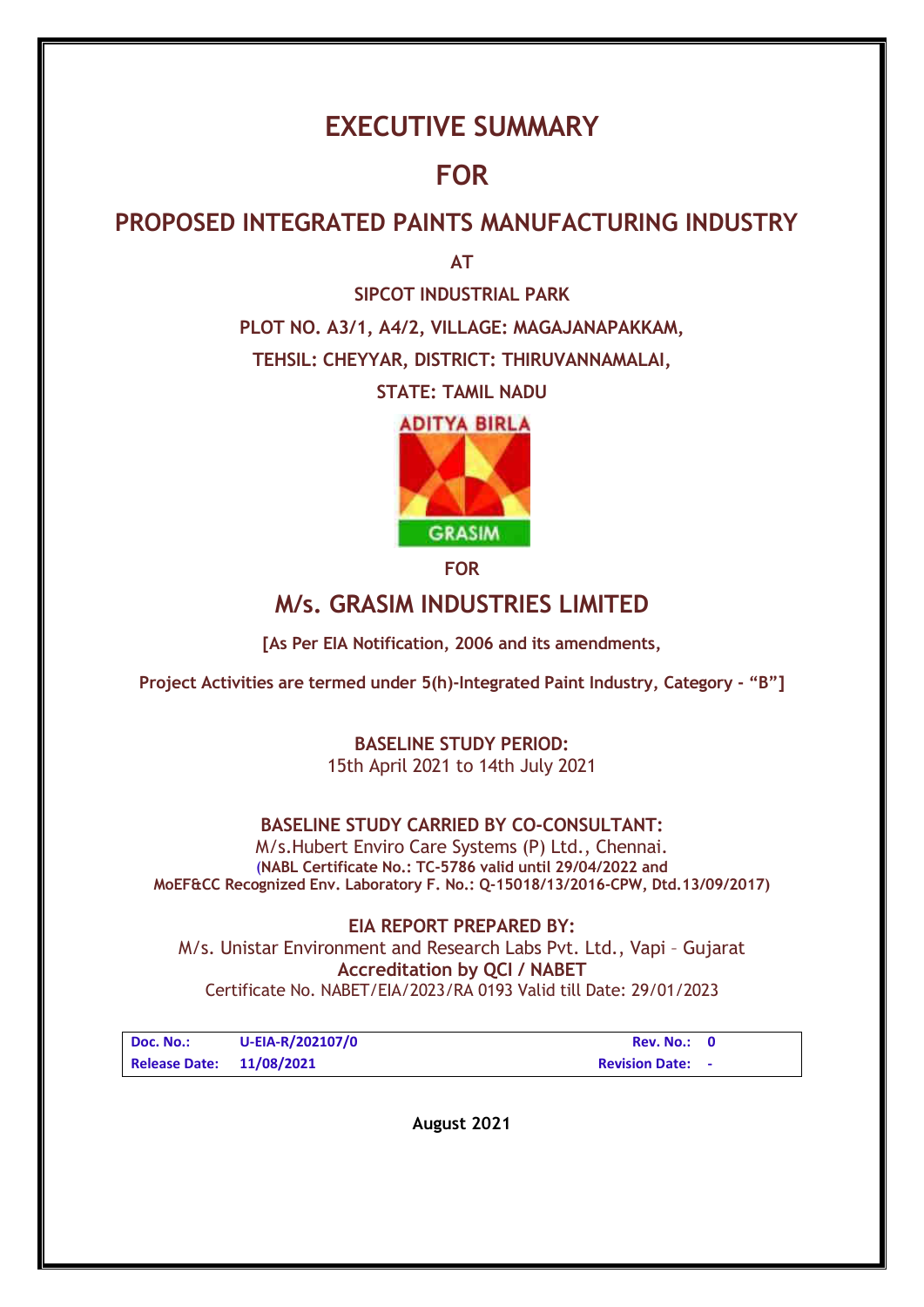#### **1. Project background**

Grasim Industries Limited, a flagship company of the global conglomerate Aditya Birla Group, proposes new Integrated Paints Manufacturing industry with a total production capacity of 8,75,000 KL/Annum of products and intermediates at plot No. A3/1 and A4/2, SIPCOT Industrial Park, Magajanapakkam Village, CheyyarTaluk, Tiruvannamalai District, Tamil Nadu state.

Application for Environmental Clearance was submitted online videProposal no.  $SIA/TN/IND3/63411/2021$  on 19/05/2021 and the project was considered in 215<sup>th</sup> TN, SEAC meeting for proposing Terms of Reference.

Standard Terms of Reference was issued for the project videF.No. 8560/2021.

#### **2. Project location**

The site is located in 110.67 Acres in plot nos. A3/1 and A4/2 of Magajanapakkam village, CheyyarTaluk, Tiruvannamalai District, Tamil Nadu.

The site is located in SIPCOT Industrial Park. SIPCOT has obtained Environmental Clearance from MoEF&CC for the Industrial Park at Cheyyar under 7 (c) category A vide F.No.21-181 /2014 IA-III dated 30th September 2016.

Land has been allotted by SIPCOT for development of industry to Grasim Industries Limited.

The site is well connected by SH116 (Kancheepuram- Vandavasi Road) at≈0.74 km towards East of site. Kanchipuram East Railway station is ≈15.4 km (NNE) form project site and Chennai International Airportis ≈ 61.11 km (ENE) of project site.

#### **2.1 Site Salient features**

#### **Table 1 Salient features of the project site and surrounding features**

| S.             | <b>Particulars</b>                | <b>Details</b>                                                            |  |  |  |
|----------------|-----------------------------------|---------------------------------------------------------------------------|--|--|--|
| No.            |                                   |                                                                           |  |  |  |
|                | Plant site Latitude               | 12°42'28.74"N(Centre Co-ordinate)                                         |  |  |  |
| $\overline{2}$ | Plant<br>site                     | 79°39'13.35"E(Centre Co-ordinate)                                         |  |  |  |
|                | Longitude                         |                                                                           |  |  |  |
| 3              | <b>Elevation</b><br><sub>of</sub> | $-83 - 92$ m AMSL                                                         |  |  |  |
|                | Project site                      |                                                                           |  |  |  |
|                |                                   | Industrial Use, since EC has been obtained for the Industrial             |  |  |  |
| 4              | Present land use                  | Park, videF.No. 21-181/2014-IA.III dated 30 <sup>th</sup> September 2016. |  |  |  |
|                |                                   |                                                                           |  |  |  |
| 5              | Nearest Highway                   | SH-116(Kanchipuram - Vandavasi) $\approx$ 0.74 km (E)                     |  |  |  |
|                |                                   | NH-48(Delhi-Kanchipuram-Chennai) $\approx$ 17.21 km (N)                   |  |  |  |
| 6              | railway<br><b>Nearest</b>         | KanchipuramEastRailway station ≈15.4 km (NNE).                            |  |  |  |
|                | <b>Station</b>                    |                                                                           |  |  |  |
|                | Nearest Airport                   | Chennai International Airport $\approx$ 61.11 km (E NE)                   |  |  |  |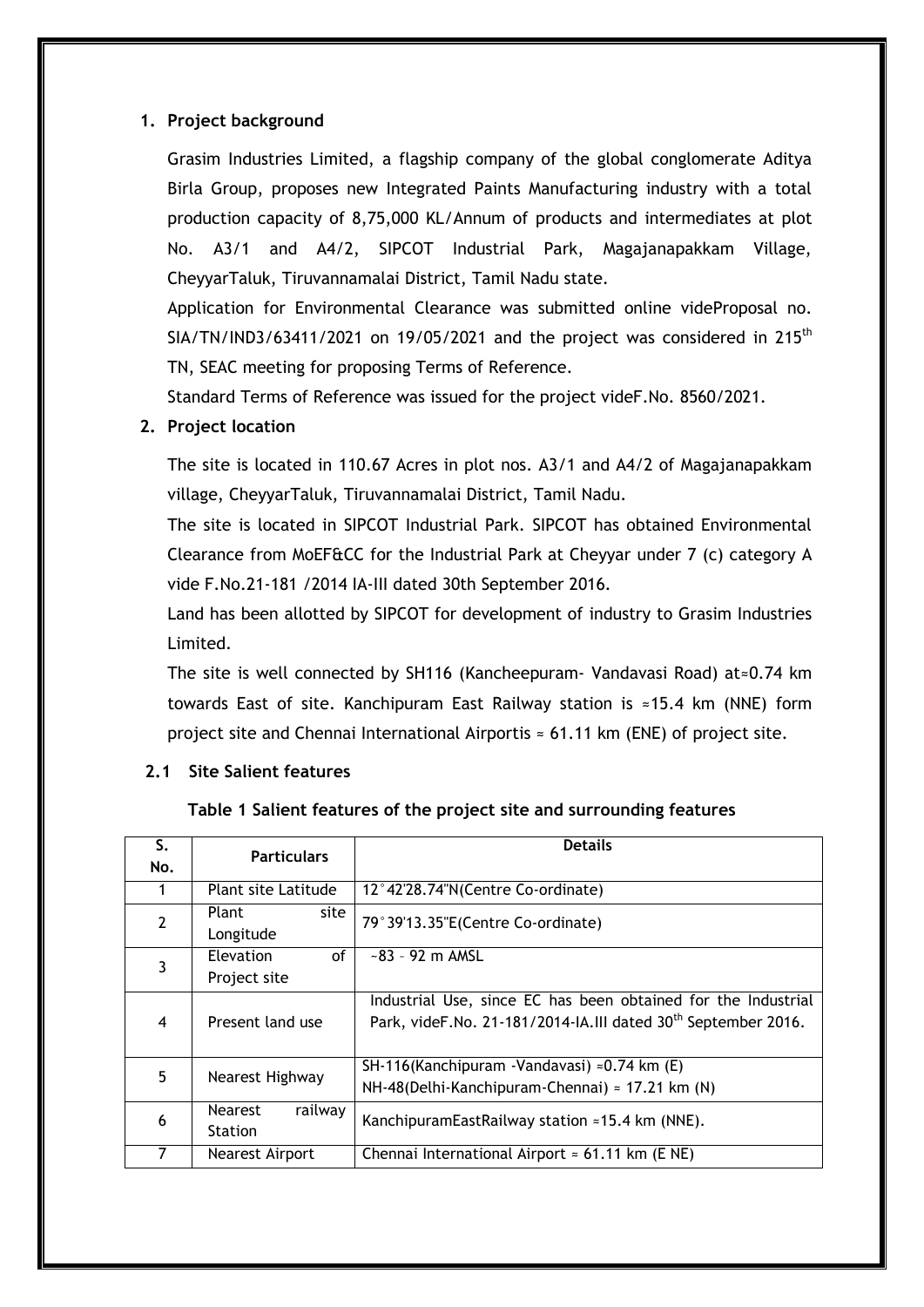| 8       | <b>Nearest Village</b>                                                | <b>Villages</b>                                                       | <b>Distance</b> |             | <b>Direction</b>                  | Population<br>as per<br>2011<br><b>Census</b> |  |
|---------|-----------------------------------------------------------------------|-----------------------------------------------------------------------|-----------------|-------------|-----------------------------------|-----------------------------------------------|--|
|         |                                                                       | Mahajanambakkam                                                       | 0.49km          |             | $\overline{\mathsf{S}}$           | 1,707                                         |  |
| 9<br>10 | <b>Nearest Town</b><br><b>Nearest City</b>                            | Cheyyar(Tiruvettipuram)≈11.78 Km (WSW)<br>Kanchipuram ≈10.79 km (NNE) |                 |             |                                   |                                               |  |
|         |                                                                       | <b>Water bodies</b>                                                   |                 | ~ Distance  |                                   | <b>Direction</b>                              |  |
|         |                                                                       |                                                                       |                 | Adjacent to |                                   |                                               |  |
|         |                                                                       | Pond                                                                  |                 | Site        |                                   | S                                             |  |
|         |                                                                       | Lake near Project Site                                                |                 | 0.13km      |                                   | W                                             |  |
|         |                                                                       | Lake near<br>Kunnavakkam                                              |                 | 0.33km      |                                   | <b>NNW</b>                                    |  |
|         |                                                                       | Ukkamperumbakkam                                                      |                 | 0.85km      |                                   | E                                             |  |
|         |                                                                       | Mangal Lake                                                           |                 | 0.93km      |                                   | E.                                            |  |
|         |                                                                       | <b>Mamandur Tank</b>                                                  |                 | 2.55km      |                                   | <b>NNW</b>                                    |  |
|         |                                                                       | Lake near Ukkal                                                       |                 | 2.61km      |                                   | <b>ESE</b>                                    |  |
|         |                                                                       | Eruppati Lake                                                         |                 | 2.98km      |                                   | E                                             |  |
|         |                                                                       | Cheyyar R                                                             |                 | 3.39km      |                                   | S.                                            |  |
| 11      | Water bodies                                                          | Lake near Sanarpandai                                                 | 5.07km          |             |                                   | <b>WNW</b>                                    |  |
|         |                                                                       | Canal near<br>Anumantandalam                                          |                 | 5.15km      |                                   | <b>SE</b>                                     |  |
|         |                                                                       | Odai near Nattapettai                                                 |                 | 5.75km      |                                   | <b>NNE</b>                                    |  |
|         |                                                                       | Tandarai Canal                                                        |                 | 5.88km      |                                   | <b>WNW</b>                                    |  |
|         |                                                                       | Perunagar Lake                                                        |                 | 5.90km      |                                   | SSW                                           |  |
|         |                                                                       | Palar R                                                               |                 | 9.30km      |                                   | N                                             |  |
|         |                                                                       | <b>Uttiramerur Tank</b>                                               |                 | 10.25km     |                                   | <b>SE</b>                                     |  |
|         |                                                                       | Sevilimedu Lake                                                       |                 | 10.81km     |                                   | N                                             |  |
|         |                                                                       | Odai near<br>Adavapakkam                                              |                 | 11.67km     |                                   | E                                             |  |
|         |                                                                       | Vegavati R                                                            | 13.02km         |             |                                   | <b>NNE</b>                                    |  |
|         |                                                                       | AnakkavurEri                                                          |                 | 14.63km     |                                   | <b>WSW</b>                                    |  |
|         |                                                                       | <b>Forests</b>                                                        |                 |             | $\overline{\phantom{a}}$ Distance | <b>Direction</b>                              |  |
|         | Reserve Forests and                                                   | Marudam RF                                                            |                 |             | 13.50km                           | E                                             |  |
| 12      | <b>Protected Forests</b>                                              | <b>Tandappantangal RF</b>                                             |                 |             | 14.71km                           | <b>NW</b>                                     |  |
|         |                                                                       |                                                                       |                 |             |                                   |                                               |  |
| 13      | Notified<br>Wildlife<br>Sanctuary/<br>Ecologically<br>sensitive areas | Nil within 15 km radius                                               |                 |             |                                   |                                               |  |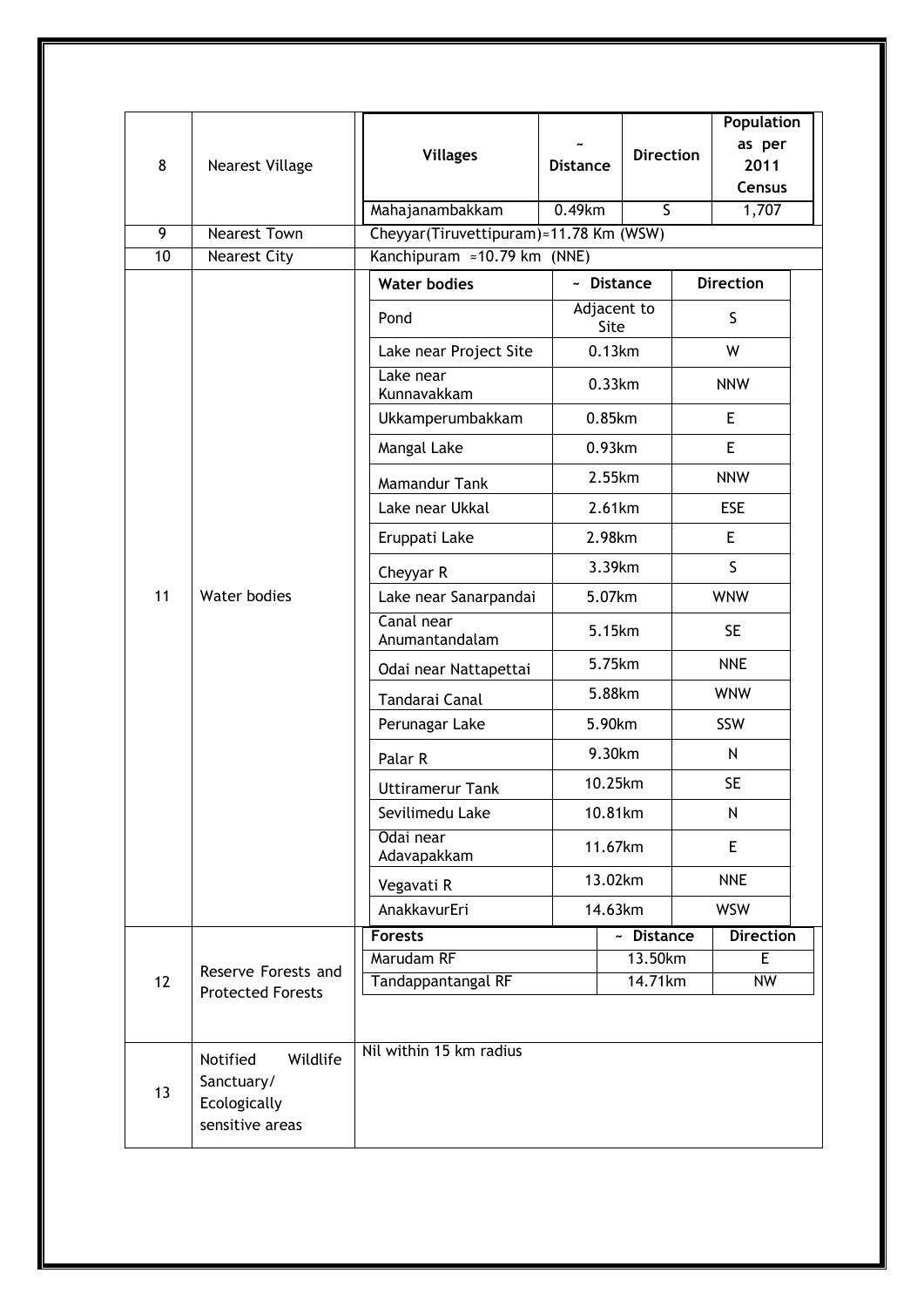|    |                       | <b>Heritage Site</b>                              | $\overline{z}$ Distance   | <b>Direction</b>        |
|----|-----------------------|---------------------------------------------------|---------------------------|-------------------------|
|    |                       | ShriVanasundareswarar                             |                           |                         |
|    |                       | Temple Manampathy                                 | 8.03km                    | S                       |
|    |                       | ThiruppanamoorDigambar Jain                       |                           |                         |
|    |                       | Temple                                            | 8.82km                    | <b>NW</b>               |
|    |                       | Thalapureeswarar                                  |                           |                         |
|    |                       | Temple/Padal Petra Temple                         |                           |                         |
|    |                       | Thiruppanangadu                                   | 10.47km                   | <b>NNW</b>              |
|    |                       | <b>Sri 1008</b>                                   |                           |                         |
| 14 |                       | BhagwanMahaveerDigambar                           |                           |                         |
|    | <b>Heritage Sites</b> | Jain Temple                                       | 10.49km                   | <b>NW</b>               |
|    |                       | Sri ThiruMakaraleswarar                           |                           |                         |
|    |                       |                                                   |                           |                         |
|    |                       | Temple Magaral                                    | 10.66km                   | E                       |
|    |                       | SunnatJama'athJuma Masjid                         | 13.74km                   | <b>NNE</b>              |
|    |                       | VaradarajaPerumalKovil                            | 13.91km                   | <b>NNE</b>              |
|    |                       | Sri                                               |                           |                         |
|    |                       | SundaraVaradararajaPerumal                        |                           |                         |
|    |                       | Temple Uthiramerur                                | 14.40km                   | <b>SE</b>               |
|    |                       | Sri Kachabeswarar Temple                          | 14.69km                   | <b>NNE</b>              |
|    |                       | <b>Monuments</b>                                  | <b>Distance</b><br>$\sim$ | <b>Direction</b>        |
|    |                       | Rock cut caves                                    |                           |                         |
|    |                       | Narasamangalam                                    | 3.28km                    | <b>NNE</b>              |
|    |                       | Rock cut caves sculptures and                     |                           |                         |
|    |                       | inscriptions Mamandur                             | 3.64km                    | N                       |
|    |                       | Megalithic cists and cairns<br>circles Settupattu | 5.17km                    | S                       |
|    |                       | Rock cut shrine                                   |                           |                         |
|    |                       | Kuranganilmuttam                                  | 7.34km                    | <b>NE</b>               |
|    |                       | Megalithic cists and cairns                       |                           |                         |
|    |                       | Perunagar                                         | 7.72km                    | SSW                     |
|    |                       | Megalithic cists and cairns                       |                           |                         |
| 15 | Monuments             | Nedungal                                          | 8.38km                    | SSW                     |
|    |                       | Megalithic cists and cairns                       |                           |                         |
|    |                       | Nedungal<br>Megalithic cists and cairns           | 8.65km                    | SSW                     |
|    |                       | Nedungal                                          | 8.41km                    | SSW                     |
|    |                       | Megalithic cists Tetturai                         | 8.71km                    | $\overline{\mathsf{S}}$ |
|    |                       | Dolmen intact Uttiramerur                         | 13.52km                   | SE                      |
|    |                       | Vaikuntaperumal temple                            | 14.67km                   | SE                      |
|    |                       | Kailasanathar Temple                              | 14.75km                   | <b>NNE</b>              |
|    |                       | Sri Matangeswara Temple                           |                           |                         |
|    |                       | Kanchipuram                                       | 14.76km                   | <b>NNE</b>              |
|    |                       | VaikuntaPerumal Temple                            |                           |                         |
|    |                       | Kanchipuram                                       | 14.97km                   | <b>NNE</b>              |

# **2.2 Magnitude of operation**

The proposed project is manufacturing of integrated paints manufacturing with a total capacity of 875000 KL/Annum. The list of proposed products and their respective quantities are given in **Table 2**.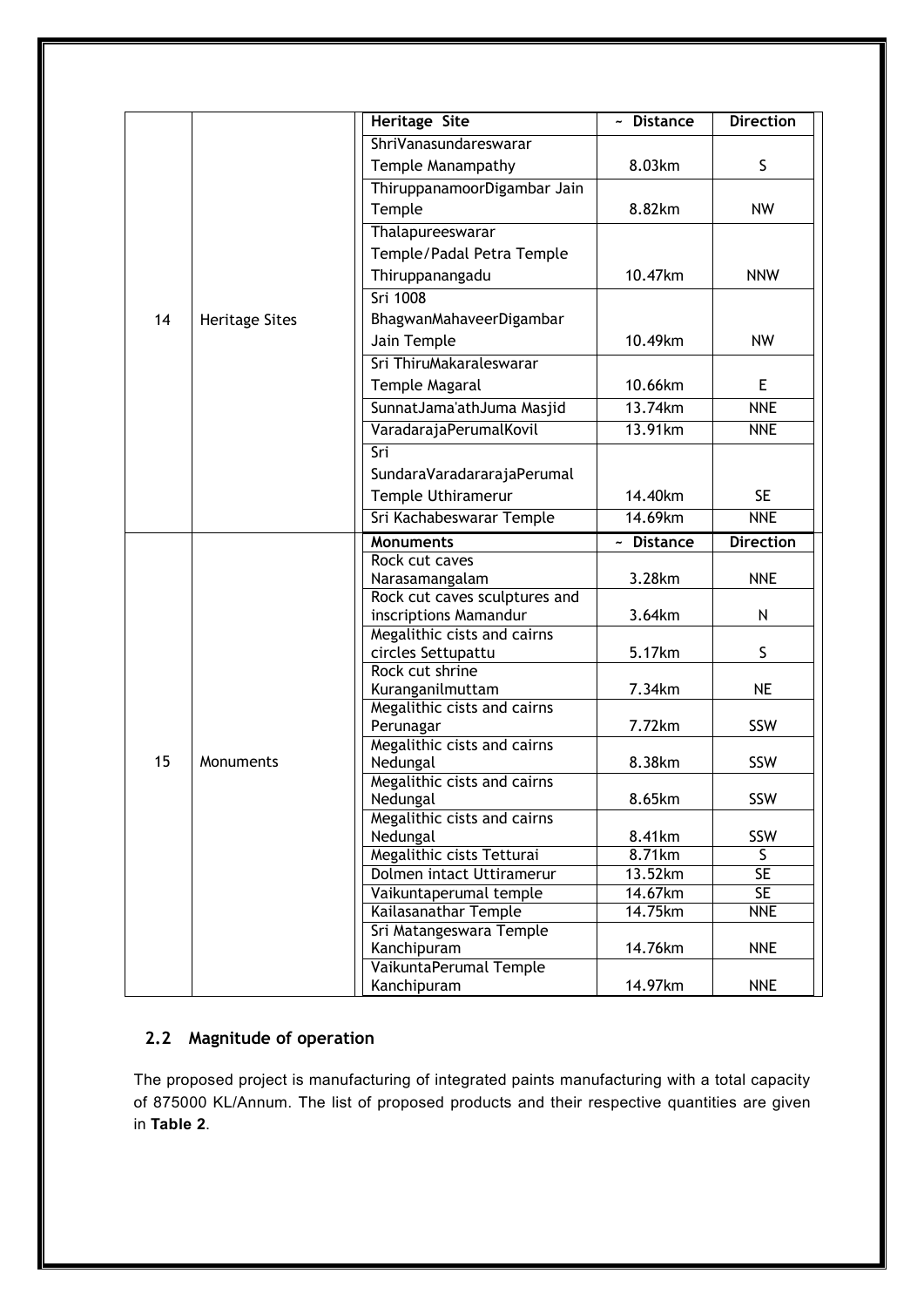| S.No | <b>Products / Intermediates</b>                                  | Unit | Qty / Annum |
|------|------------------------------------------------------------------|------|-------------|
|      | Paints<br>Based<br>Water<br>(Including Distemper) &<br>colorants | KL   | 5,00,000    |
| 2    | Solvent Based<br>Paints<br>(Including Wood Finish)               | KL   | 1,00,000    |
| 3    | Intermediate - Emulsion                                          | KL   | 1,80,000    |
| 4    | Intermediate - Resins                                            | KL   | 70,000      |
| 5    | <b>Thinners</b>                                                  | KL   | 25,000      |
|      | Total                                                            | KL.  | 8,75,000    |

# **Table 2 List of Proposed products with quantity**

Land Allotted for the project is 110.67 Acres. Land area breakup for the project is given in **Table 3**. Built up area break up is given in **Table 4.**

| S.No | Land use               | Area<br>(Sq.m) | Area<br>(acre) | %     |
|------|------------------------|----------------|----------------|-------|
|      | Factory area           | 215980.71      | 53.43          | 48.28 |
| 2    | Roads & pavements      | 46539          | 11.5           | 10.39 |
| 3    | Parking area           | 28328          |                | 6.33  |
| 4    | Greenbelt              | 157018.29      | 38.74          | 35.00 |
|      | <b>Total land area</b> | 447866         | 110.67         | 100   |

# **Table 3 Land area breakup details**

# **Table 4 Detail Breakup of Building Area**

| S.No           | <b>Break Up of Building Area</b>                               | Area (sq.m) |
|----------------|----------------------------------------------------------------|-------------|
| 1              | Factory Buildings PEB/RCC Type /structure- 21 Nos.             | 80,000      |
| $\overline{2}$ | Above Ground Tanks - 120 Nos.                                  | 10,000      |
| 3              | Effluent collection Tanks (near production blocks) - 5<br>Nos. | 50          |
| 4              | Rainwater Harvesting System - 01 Nos.                          | 100         |
| 5              | Strom water and Roof water Reservoir additional                | 7700        |
| 6              | Effluent Treatment plant -01 Nos.                              | 5600        |
| 7              | Sewage Treatment plant -01 Nos.                                | 1400        |
| 8              | Fire Hydrant system                                            | 900         |
|                | <b>Total</b>                                                   | 105,750     |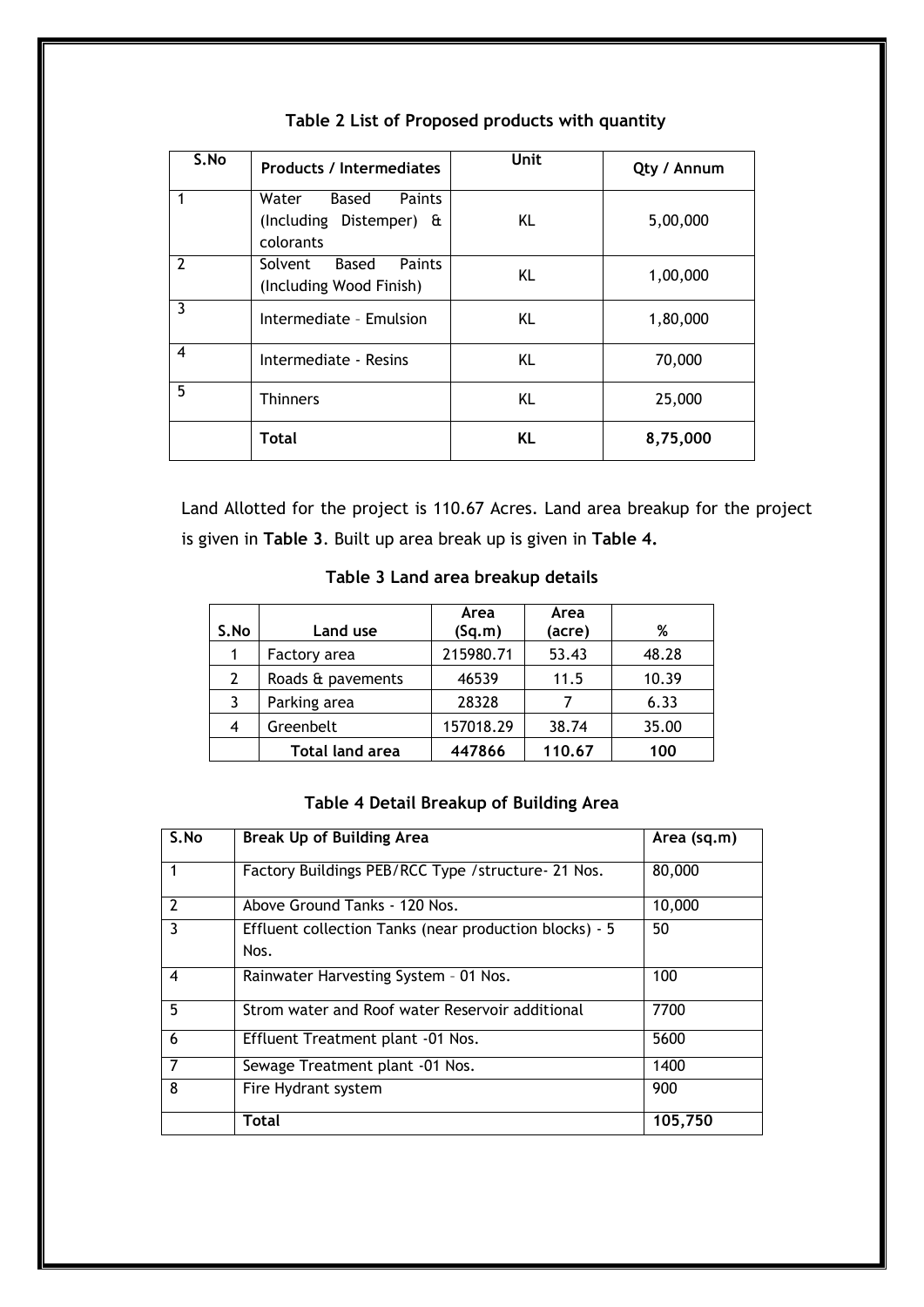#### **2.3 Raw materials**

All the raw materials required in manufacturing are procured either from local markets or imported. The raw materials and finished products are being transported by road. All chemicals used in the process will be stored in a designated area with proper labels in the warehouse. Solvents used for the production process are stored in tanksunder controlled conditions and closed loop operations will be attained through high degree of automation. Fire hydrant, sprinklers, foam pouring systems will be installed.

Raw material requirement under various sections for manufacturing of Paints are given in**Table 5**.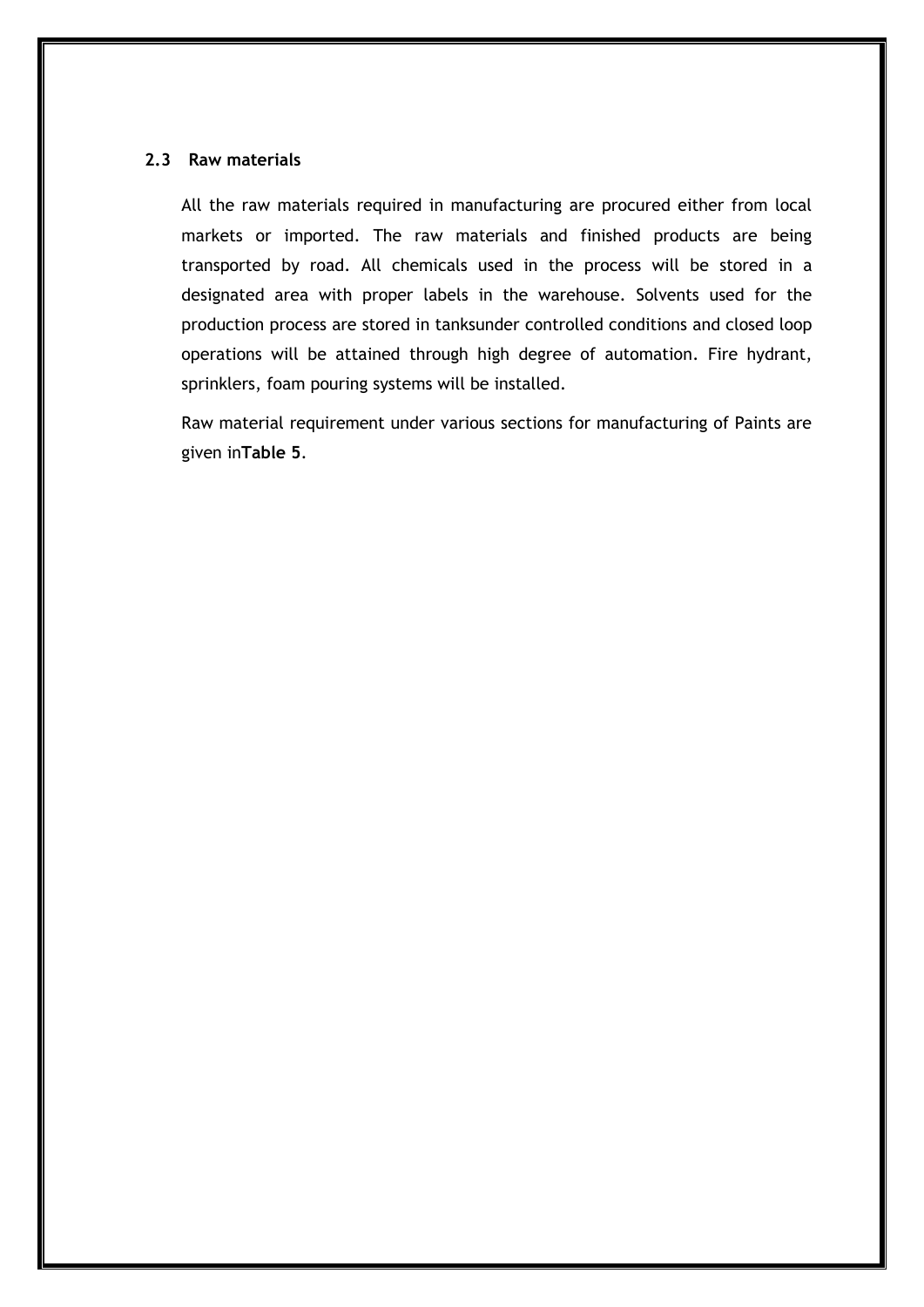# **Table 5 Raw Material Storage Details**

| Sr.<br><b>No</b> | <b>Raw materials</b>                                                                                                | <b>Proposed</b><br><b>Quantity</b><br>(TPA /KLPA) | Storage mode                  | <b>Specific hazard</b>                           | <b>Sourcing</b>                          | <b>Mode of</b><br><b>Transport</b>             |
|------------------|---------------------------------------------------------------------------------------------------------------------|---------------------------------------------------|-------------------------------|--------------------------------------------------|------------------------------------------|------------------------------------------------|
| 1.               | Pigments such as Rutile (TiO2) various grades,<br>Redoxide, etc.                                                    | 115000                                            | Silos / Hoppers               | Non-flammable                                    | Indian<br>Domestic<br>Market/<br>Import  | Truck (By<br>Road) / Ship                      |
| 2.               | Extenders such as China clay, Calcium<br>carbonate, Silica, Marble powder, Dolomite,<br>etc.                        | 230000                                            | Silos / Hoppers               | Non-flammable                                    | Indian<br>Domestic<br>Market/<br>Import  | Truck / Bulk<br>Containers (By<br>Road) / Ship |
| 3.               | Polyols such as Phthalic anhydride,<br>Pentaerythritol, Maleic anhydride, benzoic acid,<br>sodium bicarbonate, etc. | 12000                                             | <b>Silos</b><br>/Hoppers/Bags | Low<br>Flammability<br>Moderate Health<br>Hazard | Indian<br><b>Domestic</b><br>Market      | Tanker / Truck<br>(By Road)                    |
| 4.               | Colored pigments such as Blue, Green, yellow<br>oxide, carbon black, etc.                                           | 7200                                              | <b>Bags</b>                   | Non-flammable                                    | Indian<br>Domestic<br>Market /<br>Import | Truck (By<br>Road) / Ship                      |
| 5.               | Additives such as Natrosol, Di-ammonium<br>phosphate, sodium benzoate, Hydroxy ethyl<br>cellulose, etc.             | 35000                                             | <b>Bags</b>                   | Flammable<br>Moderate Health<br>Hazard           | Indian<br>Domestic<br>Market /<br>Import | Trucks (By<br>Road) / Ship                     |
| 6.               | Solvents such as Mineral turpentine, Xylene,<br>Dipentine, MCEE 10, Solvent MPA etc.                                | 58120                                             | <b>Tanks</b>                  | Flammable                                        | Indian<br>Domestic<br>Market /<br>Import | Tanker /<br>Truck (By<br>Road) / Ship          |
| 7.               | Driers and additives such as Calcium octoate,                                                                       | 70200                                             | <b>Tanks</b>                  | Flammable                                        | Indian                                   | Tanker /                                       |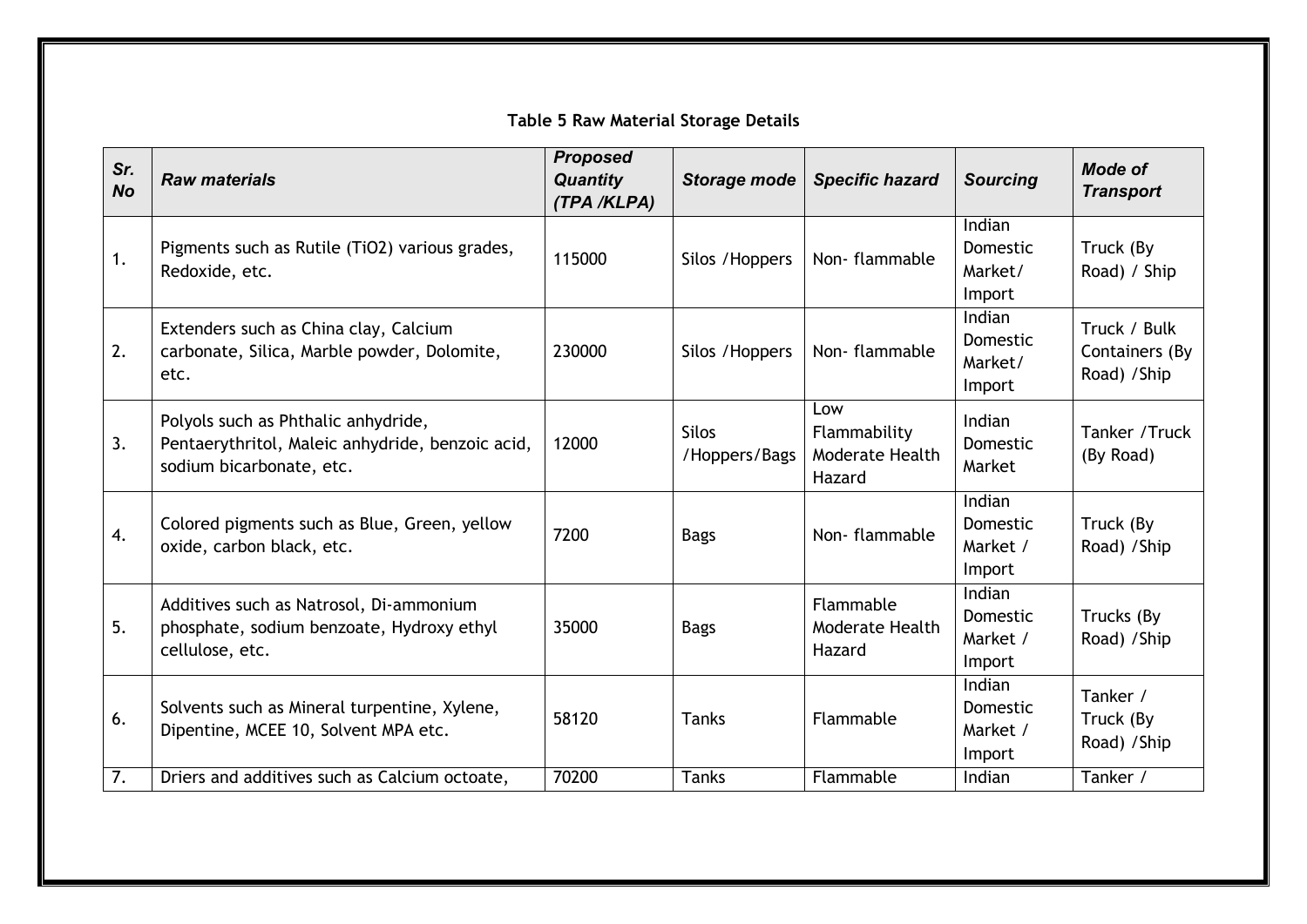| Sr.<br><b>No</b> | <b>Raw materials</b>                                                                           | <b>Proposed</b><br><b>Quantity</b><br>(TPA /KLPA) | Storage mode  | <b>Specific hazard</b>                 | <b>Sourcing</b>                                 | <b>Mode of</b><br><b>Transport</b>         |
|------------------|------------------------------------------------------------------------------------------------|---------------------------------------------------|---------------|----------------------------------------|-------------------------------------------------|--------------------------------------------|
|                  | Cobalt octoate, Ropaque, Soya fatty acid,<br>Indofil etc.                                      |                                                   |               | Moderate Health<br>Hazard              | Domestic<br>Market /<br>Import                  | Truck (By<br>Road) / Ship                  |
| 8.               | Monomers such as Methyl Methacrylate, 2-Ethyl<br>hexyl acrylate, Butyl acrylate, Styrene, etc. | 75000                                             | <b>Tanks</b>  | Flammable<br>Severe Health<br>Hazard   | Import                                          | Ship / Tanker<br><b>Truck</b><br>(By Road) |
| 9.               | Oils such as Raw linseed oil, Castor oil,<br>Soyabean oil, etc.                                | 20000                                             | <b>Tanks</b>  | No Specific<br>Hazard                  | Indian<br><b>Domestic</b><br>Market             | Tanker/Truck<br>(By Road)                  |
| 10.              | Polyols such as Propylene glycol, Liquor<br>ammonia, Texanol, etc.                             | 11000                                             | <b>Tanks</b>  | Flammable<br>Moderate Health<br>Hazard | Indian<br>Domestic<br>Market /<br>Import        | Tanker/Truck<br>(By Road)                  |
| 11.              | Additives/Biocides such as Nipacide, Dapro,<br>Neopon, Thorew paste, etc.                      | 14000                                             | <b>Barrel</b> | Non-Flammable<br>Toxic                 | Indian<br><b>Domestic</b><br>Market /<br>Import | Truck (By<br>Road)                         |
| 12               | Pigments such as Yellow fine paste, Blue fine<br>paste, Red fine paste, etc.                   | 4000                                              | <b>Barrel</b> | Non-Flammable                          | Indian<br>Domestic<br>Market /<br>Import        | Truck (By<br>Road) / Ship                  |
| 13               | Additives such as Morpholene, Benzyl alcohol,<br>Glycerine, etc.                               | 4000                                              | <b>Barrel</b> | Flammable<br>Moderate Health<br>Hazard | Indian<br>Domestic<br>Market                    | Truck (By<br>Road)                         |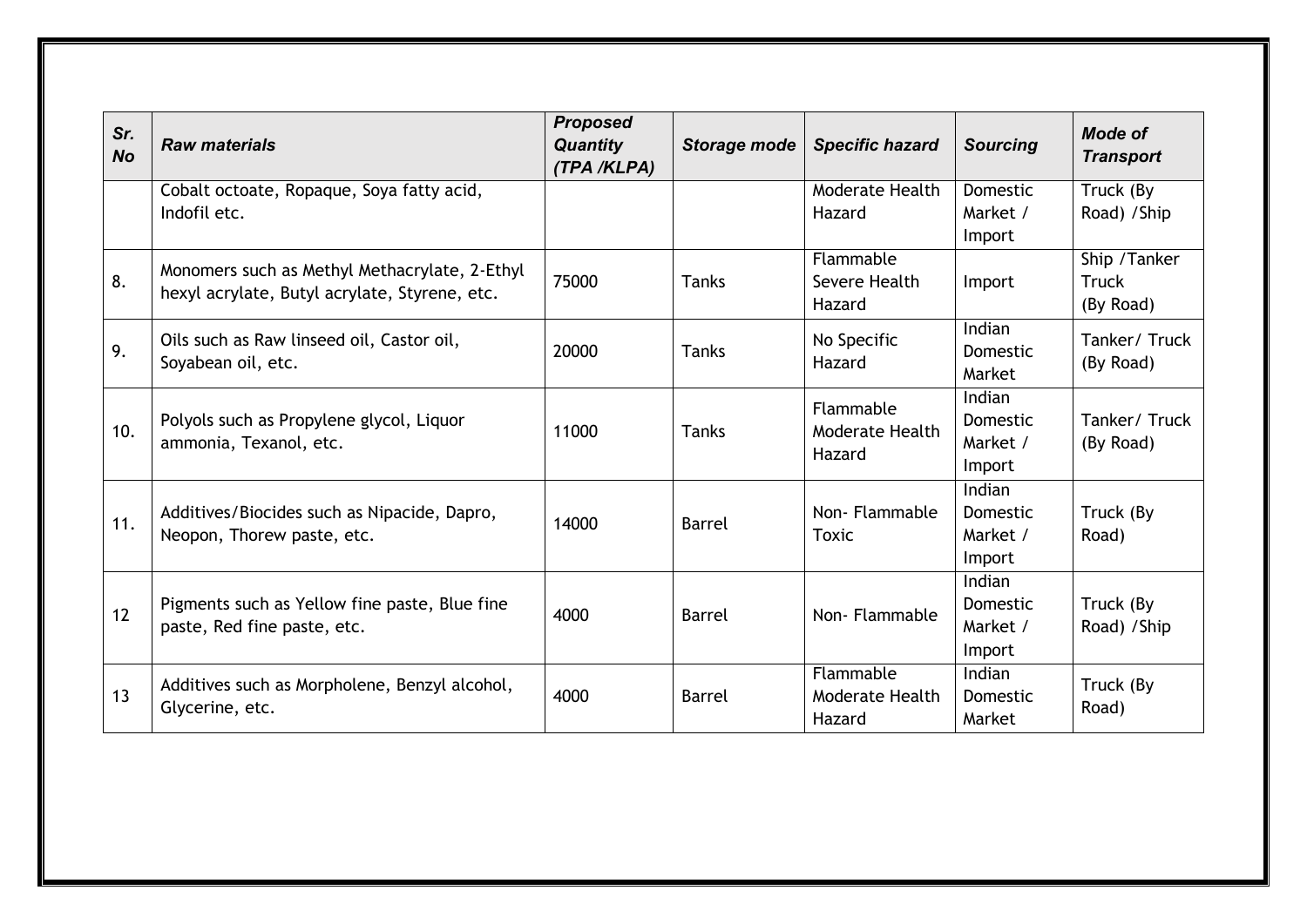#### **2.4 Water requirement**

**Construction Phase**: During Construction phase of the proposed project, the freshwater requirement will be 105 KLD. Water will be sourced from SIPCOT. Mobile sanitation facility is proposed and 80 KLD of treated sewage will be used for green belt development during construction phase and dust suppression. Total water requirement during construction phase will be 185 KLD.

**Operation Phase:**The total water requirement is 1253 KLD out of which, fresh water requirement will be 1110 KLD.

Total wastewater generated from the various processes involved is 298KLD out of which 128 KLD will reused in the process and 170 KLD will be treated and recycled in process, cooling tower, gardening etc., inside the premises.

The total recycled water is 143 KLD. Zero Liquid Discharge requirements will be met.

For the operation phase, the freshwater requirements will be obtained from SIPCOT. The breakup of water for operation phase is given in **Table 6**.

| S.No                    | Description                | Consumption<br>Water<br>KLD | Losses KLD     | Wastewater<br>Generation<br>KLD | Process KI<br>Reused In | Water KLD<br>Recycled | and Disposa<br>Treatment<br>Effluent | Recycle<br>Re-use                       | Remarks                                                             |
|-------------------------|----------------------------|-----------------------------|----------------|---------------------------------|-------------------------|-----------------------|--------------------------------------|-----------------------------------------|---------------------------------------------------------------------|
| $\overline{1}$          | Domestic<br>requirement    | $\overline{27}$             | $\overline{1}$ | $\overline{26}$                 | $\overline{0}$          | $\overline{26}$       | <b>STP</b>                           | Gardeni<br>ng                           | 30 KLD -<br><b>STP Design</b>                                       |
| $\overline{2}$          | Process                    | 702                         | $\overline{0}$ | $\overline{10}$                 | $\overline{4}$          | 6                     | <b>ZLDS</b><br>(ETP-<br>RO-<br>MEE)  | Process<br>$\prime$<br><b>Utilities</b> | Design<br>Capacities<br>ETP -150<br><b>KLD</b><br><b>RO-240 KLD</b> |
| $\overline{\mathbf{3}}$ | Wash<br>Water<br>(Process) | 110                         | $\mathbf 0$    | 110                             | 90                      | $\overline{20}$       |                                      |                                         | <b>MEE - 25</b><br><b>KLD</b>                                       |
| $\overline{4}$          | Wash<br>Water<br>(Others)  | $\overline{3}$              | $\overline{2}$ | $\mathbf{1}$                    | $\Omega$                | 1                     |                                      |                                         |                                                                     |
| $\overline{5}$          | Cooling tower              | 220                         | 197            | $\overline{23}$                 | $\overline{0}$          | $\overline{23}$       |                                      |                                         |                                                                     |
| 6                       | <b>Boiler</b>              | 40                          | $\overline{5}$ | $\overline{35}$                 | 34                      | 1                     |                                      |                                         |                                                                     |
| $\overline{7}$          | Scrubber                   | $\overline{5}$              | $\overline{2}$ | $\overline{3}$                  | $\mathbf{0}$            | 3                     |                                      |                                         |                                                                     |

#### **Table 6 Water Requirement for the project**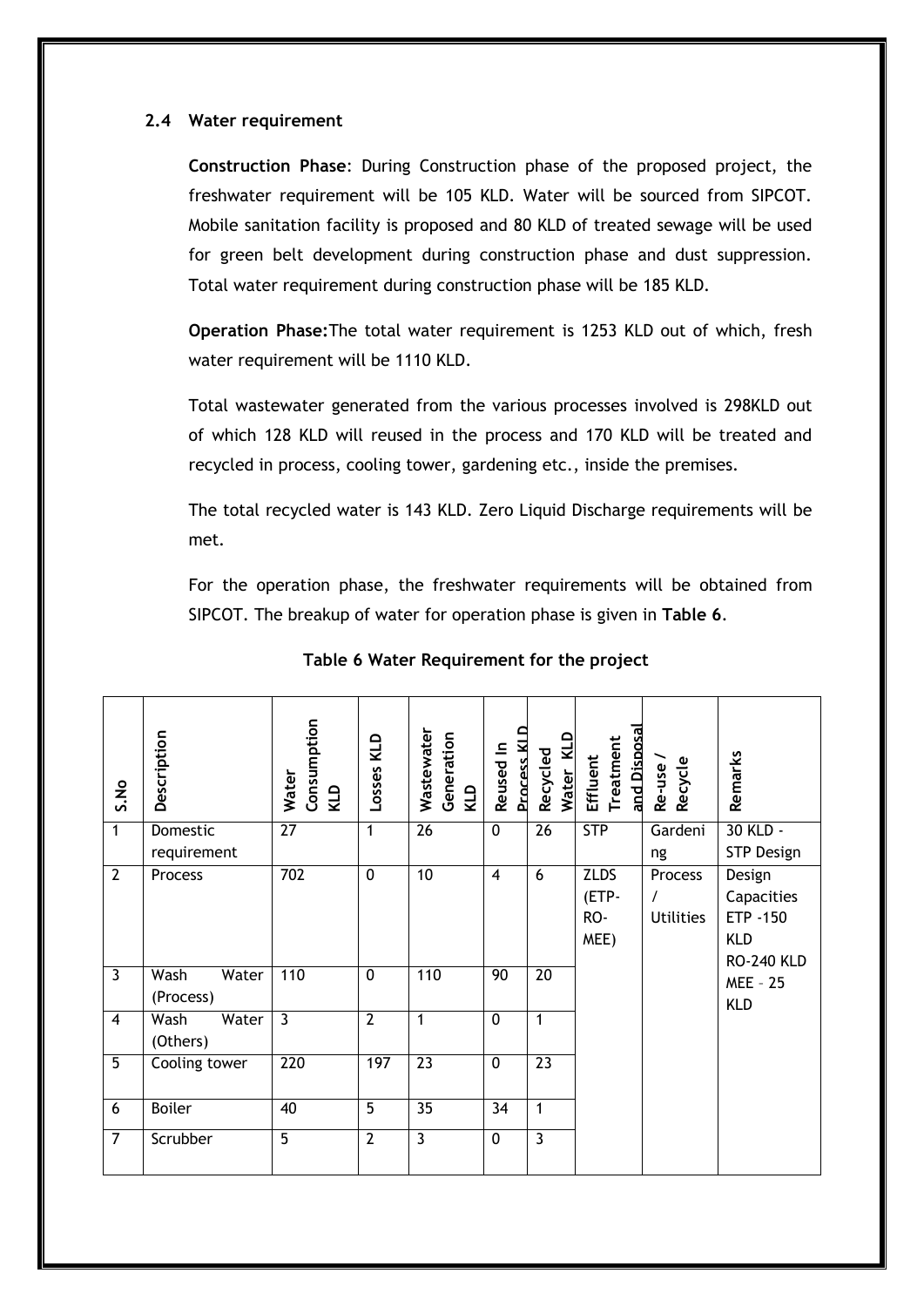| S.No           | Description                                                    | Consumption<br>Water<br>KLD | Losses KLD     | Wastewater<br>Generation<br>KLD | q<br><b>Process KI</b><br>Reused In | Water KLD<br>Recycled | and Disposa<br>Treatment<br>Effluent | Re-use/<br>Recycle                 | Remarks |
|----------------|----------------------------------------------------------------|-----------------------------|----------------|---------------------------------|-------------------------------------|-----------------------|--------------------------------------|------------------------------------|---------|
| $\overline{8}$ | <b>WTP</b>                                                     | $\blacksquare$              | $\blacksquare$ | 90                              | $\overline{0}$                      | 90                    |                                      |                                    |         |
| $\overline{9}$ | Green belt                                                     | 146                         |                |                                 |                                     | ÷,                    |                                      | <b>26 KL</b><br>from<br><b>STP</b> | ä,      |
| <b>Total</b>   | Water<br>Consumption                                           | 1253                        | 207            | 298                             | 12<br>8                             | 170                   | ä,                                   | ä,                                 | ٠       |
|                | Recycled<br>Water<br>from RO and MEE                           | 143                         |                |                                 |                                     |                       | $\blacksquare$                       | $\blacksquare$                     | ٠       |
| Fresh          | Water<br>Consumption<br><b>SIPCOT</b><br>(Cheyyar<br>1200 KLD) | 1110                        |                |                                 |                                     |                       |                                      |                                    |         |

#### **2.5 Power and fuel requirement**

The power required for the project will be sourced from TANGEDCO. Power requirement is estimated to be 8200 kVA. DG sets of 3 x 2000 kVA & 1x750 kVA will act as standby power facilities, of which 3 DGS will be working and 1 DG will be standby.

Boilers of 4x 2000 kg/hr will be used of which 3 will be working and 1 will be standby. 1x500 kg/hr boiler will be used for MEE. Thermo pack of 4 x 20lakh Kilo cal/hr will be used for the project.

The details of power requirement, backup power facilities and fuel requirement are given in **Table 7**.

| <b>Details</b>                  | Capacity       |   | Source          |  |  |  |  |  |  |  |
|---------------------------------|----------------|---|-----------------|--|--|--|--|--|--|--|
| <b>Construction phase</b>       |                |   |                 |  |  |  |  |  |  |  |
| Power backup                    | $500 \times 2$ |   | DG Sets         |  |  |  |  |  |  |  |
| HSD / LPG requirement for<br>DG | 100 LPH        | ٠ | HPCL/ BPCL/IOCL |  |  |  |  |  |  |  |
| Power Requirement               | 750 kVA        |   | <b>TANGEDCO</b> |  |  |  |  |  |  |  |
| <b>Operation Phase</b>          |                |   |                 |  |  |  |  |  |  |  |

**Table 7 Power and fuel requirement**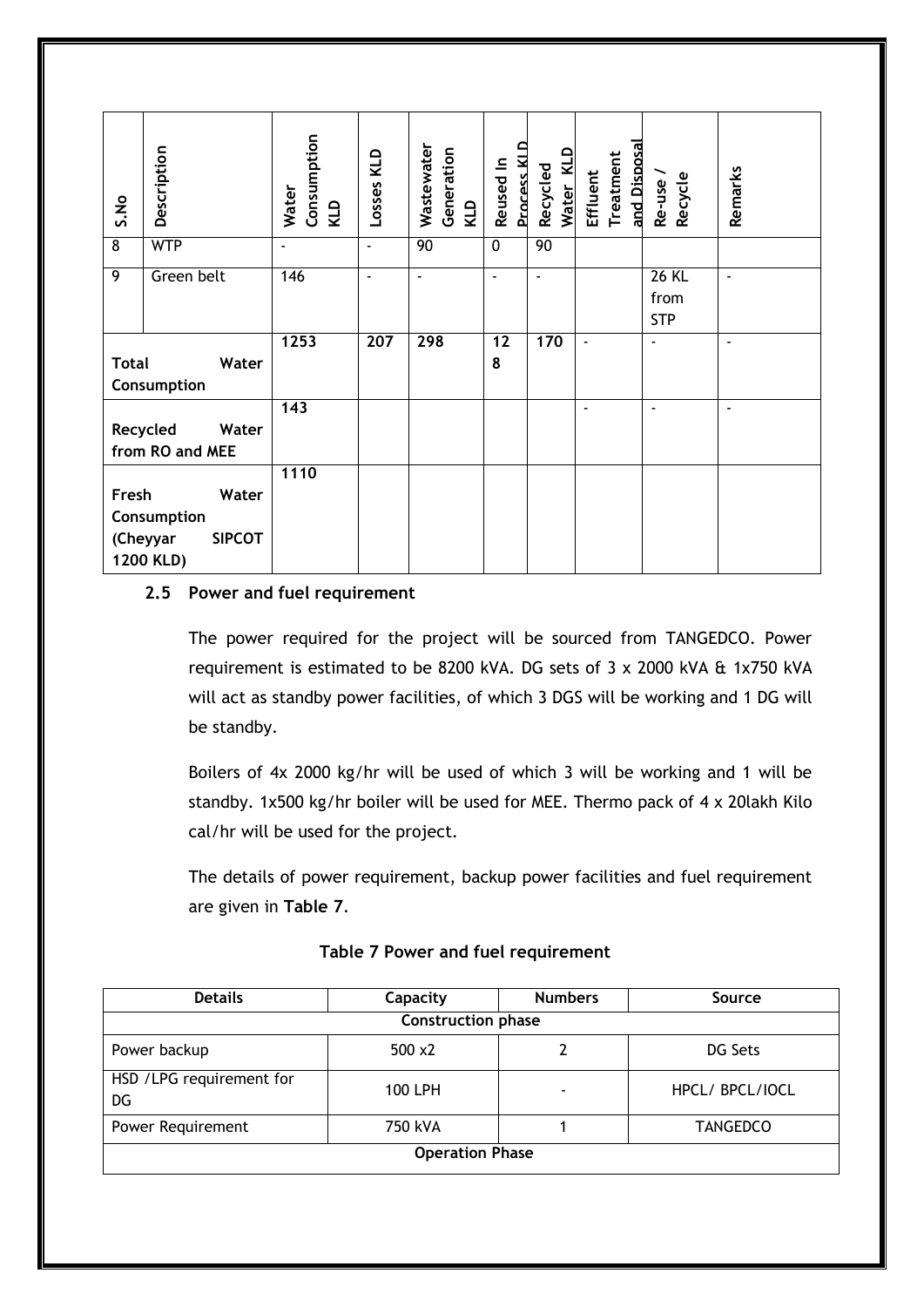| Power Requirement   | 8200 kVA         |   | TANGEDCO         |
|---------------------|------------------|---|------------------|
|                     |                  |   |                  |
| Power backup        | 3 x 2000 kVA     | 4 | DG Sets          |
|                     | <b>1X750 KVA</b> |   |                  |
|                     |                  |   |                  |
| HSD/LPG for DGs     | 1600 LPD         |   | HPCL/ BPCL/ IOCL |
| HSD/LPG for Boilers | 2000 LPD         | 4 | HPCL/BPCL/IOCL   |
| $(4 x2000$ Kg/hr +  |                  |   |                  |
|                     |                  |   |                  |
| $1x500$ kg/hr)      |                  |   |                  |
| HSD/LPG for Thermo  | 1800 LPD         | 4 | HPCL/BPCL/IOCL   |
| packs               |                  |   |                  |
|                     |                  |   |                  |
| (4x20 Lakh Kcal/Hr) |                  |   |                  |

#### **2.6 Manpower requirement**

Manpower requirement for the project will be 2000 people during construction phase and 600 people during operation phase. Details are given in **Table- 8**.

#### **Table 8 Manpower requirement for the project**

| <b>Description</b>        | Man power in Nos. |  |  |  |
|---------------------------|-------------------|--|--|--|
| <b>Construction Phase</b> |                   |  |  |  |
| <b>Employees</b>          | 2000              |  |  |  |
| <b>Operation Phase</b>    |                   |  |  |  |
| <b>Employees</b>          | 600               |  |  |  |

# **2.7 Project Cost**

Estimated project cost is INR. 1137.34 Crores.

# **2.8 Municipal Solid Waste generation and Management**

Municipal Solid waste generation and management for proposed project is detailed in **Table 9.**

# **Table 9 Municipal Solid Waste generation and Management**

| S. No                     | Waste type | Total (kg/day) | Method of disposal                                                                                                                 |  |  |  |
|---------------------------|------------|----------------|------------------------------------------------------------------------------------------------------------------------------------|--|--|--|
| <b>Construction Phase</b> |            |                |                                                                                                                                    |  |  |  |
|                           | Organic    | 540            | Will be composted at site in Organic Waste<br>Convertor and used as manure for green belt<br>development during construction stage |  |  |  |
|                           | Inorganic  | 360            | <b>TNPCB</b><br>disposed<br>Segregated<br>through<br>and<br>authorized recyclers                                                   |  |  |  |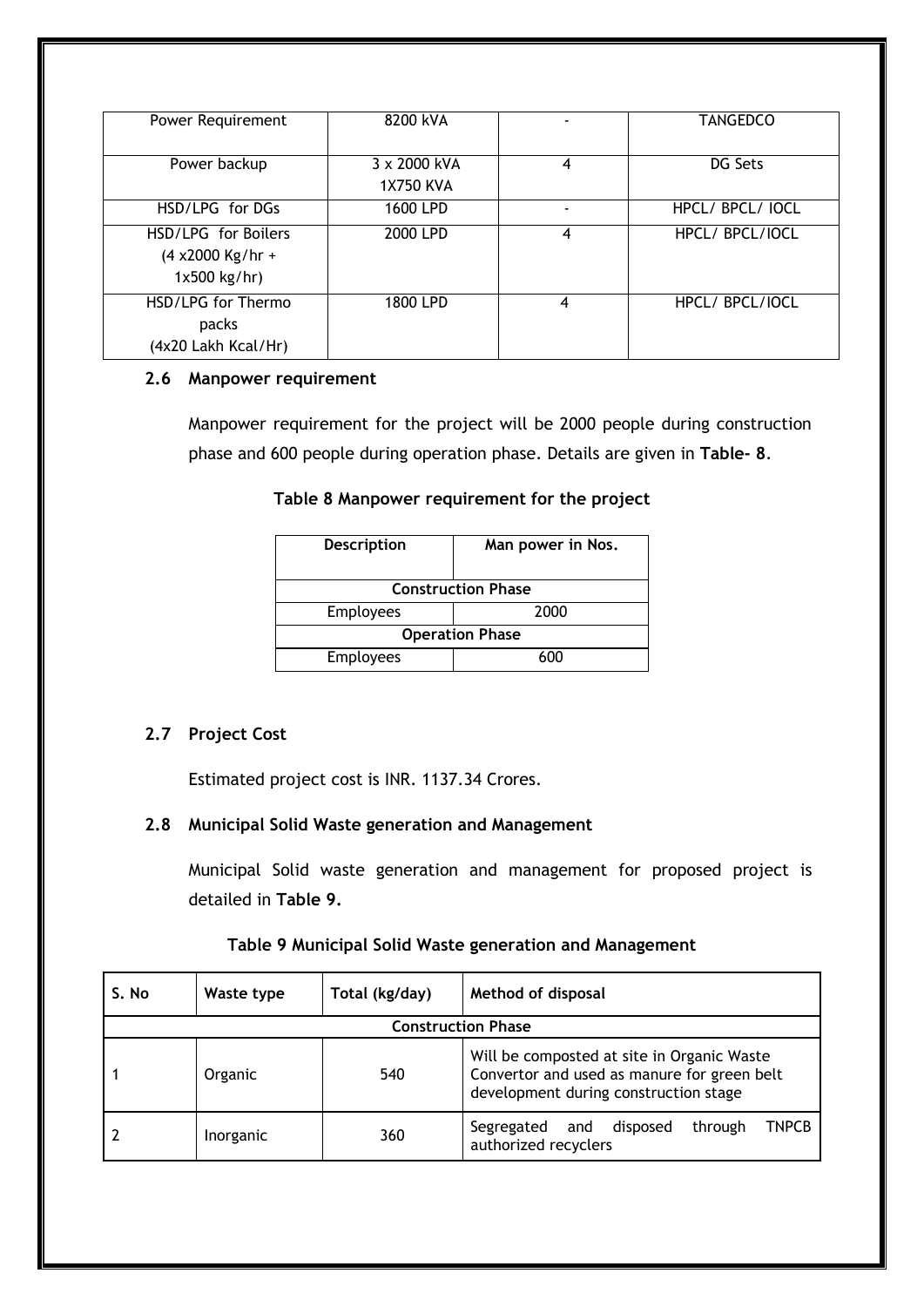| <b>Total</b> | 900                    |                                                                                               |
|--------------|------------------------|-----------------------------------------------------------------------------------------------|
|              | <b>Operation Phase</b> |                                                                                               |
| Organic      | 162                    | Will be composted in organic waste convertor<br>and used as manure for green belt development |
| Inorganic    | 108                    | <b>TNPCB</b><br>and disposed<br>through<br>Segregated<br>authorized recyclers                 |
| Total        | 270                    |                                                                                               |

# **2.9 Hazardous waste generation and management**

Hazardous waste generation details for the project are given in **Table 10.**

# **Table 10 Hazardous waste Generation and Management**

| S.<br><b>No</b> | <b>Type of Waste</b>                                                                                       | <b>Hazardou</b><br>s Waste<br><b>Category</b> | <b>Quantity</b><br>per Year | <b>Source</b>                                                 | <b>Method of</b><br><b>Collection</b> | Treatment /<br><b>Disposal</b>                                                                    |
|-----------------|------------------------------------------------------------------------------------------------------------|-----------------------------------------------|-----------------------------|---------------------------------------------------------------|---------------------------------------|---------------------------------------------------------------------------------------------------|
| 1               | Contaminated<br>oil with wash<br>water & sludge                                                            | 3.1                                           | 15<br>MT/Annu<br>m          | <b>All Tanks</b><br>(other than<br>water)<br>bottom<br>sludge | Collected in<br>barrel                | Collection,<br>Storage,<br>Disposal and<br>Transportatio<br>n to active<br>TSDF as<br>landfilling |
| $\overline{2}$  | Sludge and<br>filters<br>contaminated<br>with oil                                                          | 3.3                                           | 15<br>MT/Annu<br>m          | Soil<br>contaminated<br>with any<br>material                  | Collected in<br>barrel                | Collection,<br>Storage,<br>Disposal and<br>Transportatio<br>n to active<br>TSDF as<br>landfilling |
| 3               | Used / Spent<br>Oil                                                                                        | 5.1                                           | 50<br>MT/Annu<br>m          | DG set,<br>Compressor,<br>gear box                            | Collected in<br>barrel                | Collection,<br>Storage and<br>sale to<br>authorised<br>recycler                                   |
| $\overline{4}$  | Contaminated<br>aromatic,<br>aliphatic or<br>naphthenic<br>solvents, may<br>or may not be<br>fit for reuse | 20.1                                          | 170<br>MT/Annu<br>m         | manufacturin<br>g process                                     | Collected in<br>barrel                | Collection,<br>Storage and<br>sale to<br>authorised<br>recycler                                   |
| 5               | <b>Distillation</b><br><b>Residues</b>                                                                     | 20.3                                          | 95<br>MT/Annu               | Solvent<br>recovery                                           | Collected in<br>barrel                | Collection,<br>Storage,                                                                           |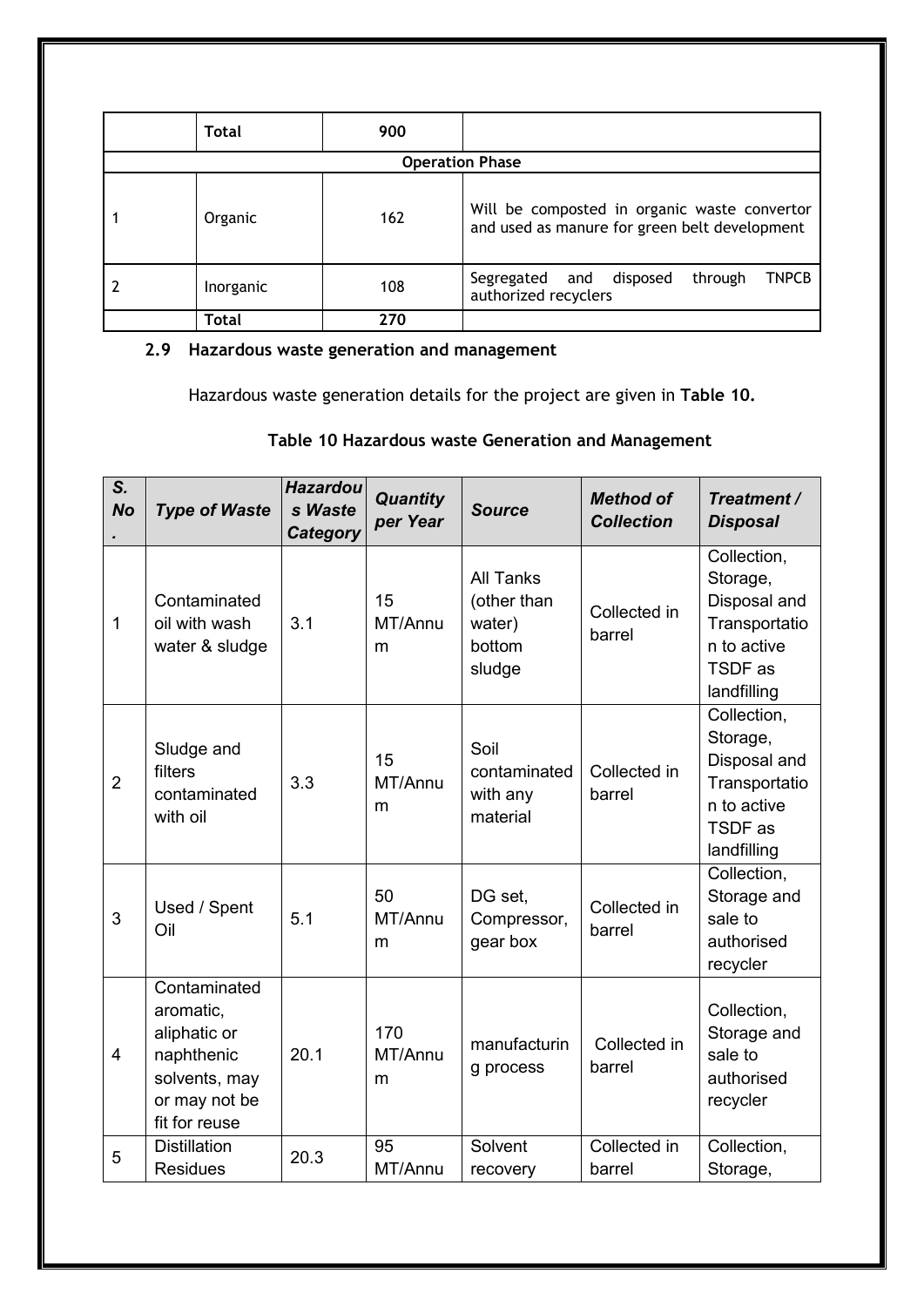| S.<br><b>No</b> | <b>Type of Waste</b>                                                                                           | <b>Hazardou</b><br>s Waste<br><b>Category</b> | <b>Quantity</b><br>per Year   | <b>Source</b>                                | <b>Method of</b><br><b>Collection</b>                                                         | Treatment /<br><b>Disposal</b>                                                                                                            |
|-----------------|----------------------------------------------------------------------------------------------------------------|-----------------------------------------------|-------------------------------|----------------------------------------------|-----------------------------------------------------------------------------------------------|-------------------------------------------------------------------------------------------------------------------------------------------|
|                 |                                                                                                                |                                               | m                             | plant                                        |                                                                                               | Disposal and<br>Transportatio<br>n to active<br>TSDF as<br>landfilling                                                                    |
| 6               | Wastes or<br>residues such<br>as filter aid                                                                    | 23.1                                          | 90<br>MT/Annu<br>m            | paint<br>manufacturin<br>g process           | Collected in<br>barrel                                                                        | Collection,<br>Storage,<br>Disposal and<br>Transportatio<br>n to active<br>TSDF as<br>landfilling or<br>Sale to<br>authorised<br>recycler |
| $\overline{7}$  | <b>Discarded</b><br>Container/<br>Drum                                                                         | 33.1                                          | 120<br>MT/Annu<br>m           | Paint<br>manufacturin<br>g<br><b>Process</b> | De-<br>contaminatio<br>n<br>followed by<br>storage in<br>designated<br>place in<br>scrap yard | Sale to<br>authorised<br>recycler                                                                                                         |
| 8               | Chemical<br>containing<br>residue arising<br>from<br>decontaminatio<br>n                                       | 34.1                                          | 25<br>MT/Annu<br>m            | Paint<br>manufacturin<br>g<br>Process        | Collected in<br>barrel                                                                        | Collection,<br>Storage,<br>Disposal and<br>Transportatio<br>n to active<br>TSDF as<br>landfilling                                         |
| 9               | Process<br>wastes, residue<br>and sludge<br>(Filler Residue)                                                   | 21.1                                          | 120<br>MT/Annu<br>m           | Paint<br>manufacturin<br>g<br><b>Process</b> | Packed in<br>bag                                                                              | Collection,<br>Storage,<br>Disposal and<br>Transportatio<br>n to active<br>TSDF/co-<br>processing                                         |
| 10              | <b>Discarded</b><br>containers /<br>barrels /liners<br>contaminated<br>with hazardous<br>wastes /<br>chemicals | 33.1                                          | 80000<br>$N$ os. $/$<br>Annum | Paint<br>manufacturin<br>g<br><b>Process</b> | in<br>designated<br>place                                                                     | Sale to<br>authorised<br>recycler                                                                                                         |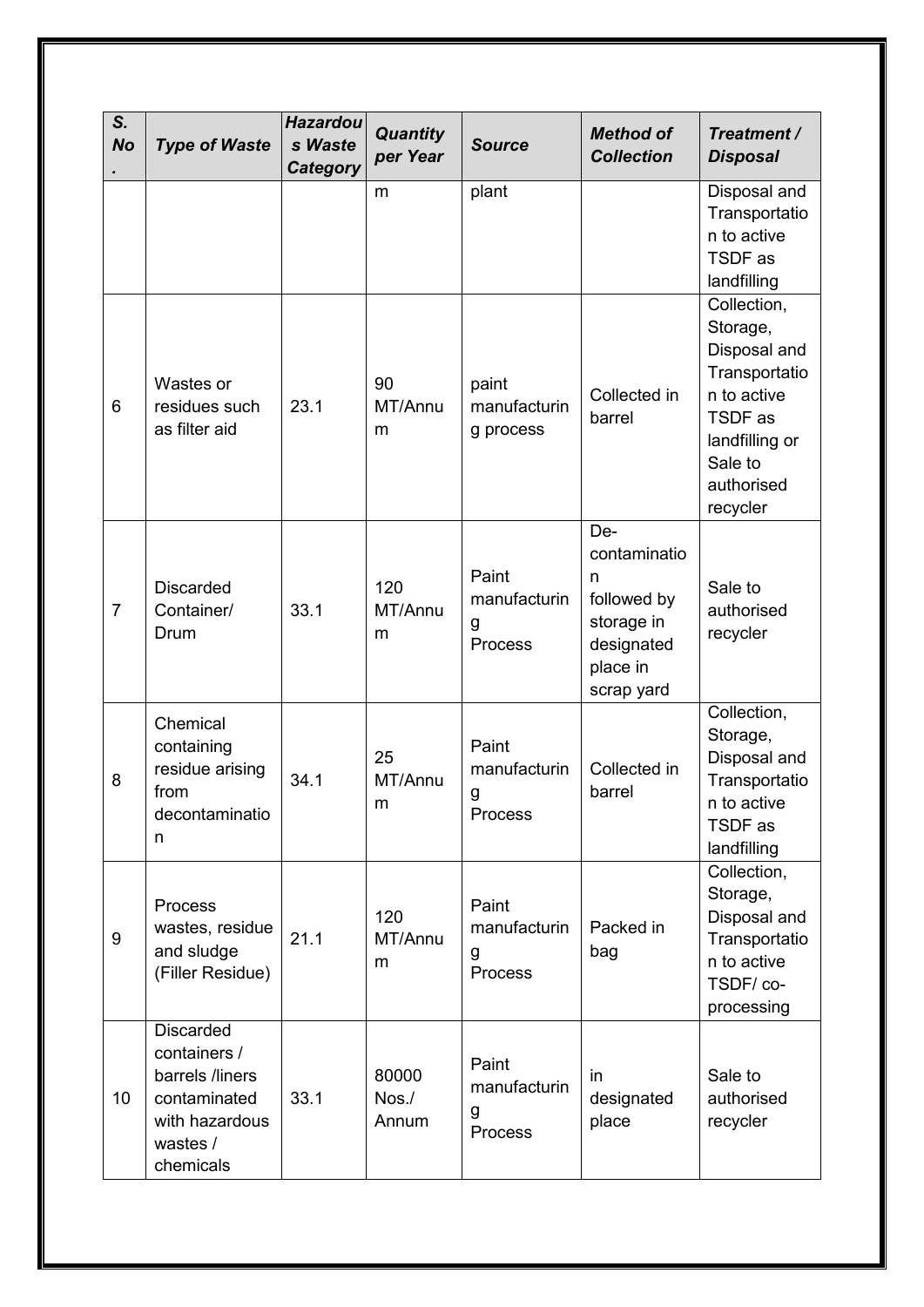| S.<br><b>No</b> | <b>Type of Waste</b>                                         | <b>Hazardou</b><br>s Waste<br>Category                       | <b>Quantity</b><br>per Year | <b>Source</b>                                                       | <b>Method of</b><br><b>Collection</b> | Treatment /<br><b>Disposal</b>                                                                    |
|-----------------|--------------------------------------------------------------|--------------------------------------------------------------|-----------------------------|---------------------------------------------------------------------|---------------------------------------|---------------------------------------------------------------------------------------------------|
| 11              | Flue gas<br>cleaning<br>residue                              | 35.1                                                         | 10<br>MT/Annu<br>m          | Soot / carbon<br>black                                              | Packed in<br>bag                      | Collection,<br>Storage,<br>Disposal and<br>Transportatio<br>n to active<br>TSDF/co-<br>processing |
| 12              | Spent Ion<br>Exchange<br>Resin<br>containing toxic<br>metals | 35.2                                                         | 20<br>MT/Annu<br>m          | Resin beads                                                         | Packed in<br>bag                      | Collection,<br>Storage,<br>Disposal and<br>Transportatio<br>n to active<br>TSDF/co-<br>processing |
| 13              | Chemical<br>sludge from<br>waste-water<br>treatment          | 35.3                                                         | 200<br>MT/Annu<br>m         | <b>ETP</b>                                                          | Packed in<br>bag                      | Collection,<br>Storage,<br>Disposal and<br>Transportatio<br>n to active<br>TSDF/co-<br>processing |
| 14              | Oil and Grease<br>skimming<br>residue                        | 35.4                                                         | 20<br>MT/Annu<br>m          | Floating oil<br>from<br>ETP/STP                                     | Collected in<br>barrel                | Collection,<br>Storage,<br>Disposal and<br>Transportatio<br>n to active<br>TSDF/co-<br>processing |
| 15              | <b>Lead Acid</b><br><b>Batteries</b>                         | Schedul<br>e III,<br>Part A,<br><b>Basel</b><br>No.<br>A1160 | 500<br>No/Annu<br>m         | Used /Waste<br>lead acid<br>batteries                               | Packed in<br>bag                      | Sale back to<br>supplier/<br><b>SPCB</b><br>Authorized<br>recyclers                               |
| 16              | <b>Spent Carbon</b>                                          | 36.2                                                         | 10<br>MT/Annu<br>m          | Used carbon<br>granules<br>from<br>common<br>scrubbers &<br>STP/ETP | Packed in<br>bag                      | Return to<br>supplier for<br>regeneration/<br>$Co-$<br>processing                                 |

Proper authorization for hazardous waste management from TNPCB will be obtained.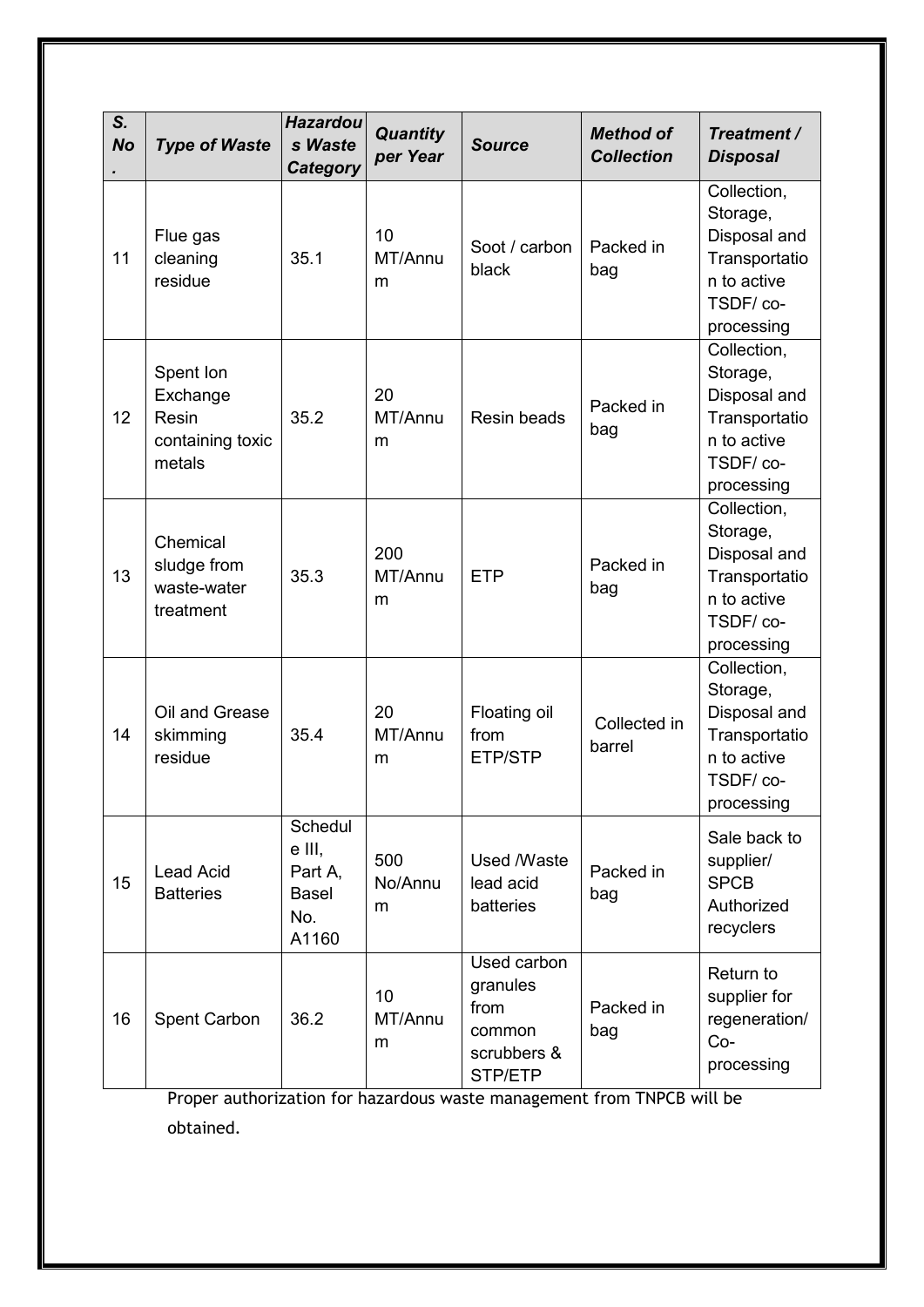#### **3. Environmental Baseline Data**

Baseline data was generated for the same project during Mid April 2021–Mid July 2021.

#### **3.1 Micrometeorology**

Details are given in **Table 11.** 

| S. No | <b>Parameter</b>           | <b>Observation</b>                  |
|-------|----------------------------|-------------------------------------|
| 1.    | Temperature                | Max Temperature : 40 <sup>0</sup> C |
|       |                            | Min Temperature: $23^0C$            |
|       |                            | AvgTemperature : 30.76 °C           |
| 2.    | Average Relative Humidity  | Maximum -100%                       |
|       |                            | Minimum - 32.27%                    |
|       |                            | Average -69.91%                     |
| 3.    | Average Wind Speed         | $3.42 \text{ m/s}$                  |
| 4.    | Predominant Wind Direction | West                                |
|       | during study period        |                                     |

#### **3.2 Ambient Air Quality**

The ambient air quality was monitored at 8 locations for 12 parameters as per CPCB guidelines within the study area from mid of April 2021 to mid of July 2021. The baseline levels were

- PM<sub>10</sub> ranged from  $42-68\mu g/m^3$ ,
- PM<sub>2.5</sub> ranged from  $18 29\mu g/m^3$ ,
- SO<sub>2</sub>ranged from 6-13 $\mu$ g/m<sup>3</sup>,
- NO<sub>2</sub>ranged from  $13-28\mu g/m^3$ ,
- CO ranged from  $0.069 0.172$  mg/m<sup>3</sup>,
- $Q_3$  ranged from 10.21  $\mu$ g/m<sup>3</sup> to 11.56  $\mu$ g/m<sup>3</sup>

All the parameters are well within the National Ambient Air Quality Standards for Industrial, Commercial and Residential areas at all monitoring locations during the study period.

# **3.3 Ambient noise Quality**

Noise levels were monitored at 8 locations within the study area.

• In industrial area day time noise levels was about 68.7 dB(A) and 69.6 dB(A) during night time noise levels was about 63.5 dB(A) and 64.3  $dB(A)$ , which is within prescribed limit by CPCB (75 dB(A) Day time  $\&$  70 dB(A) Night time).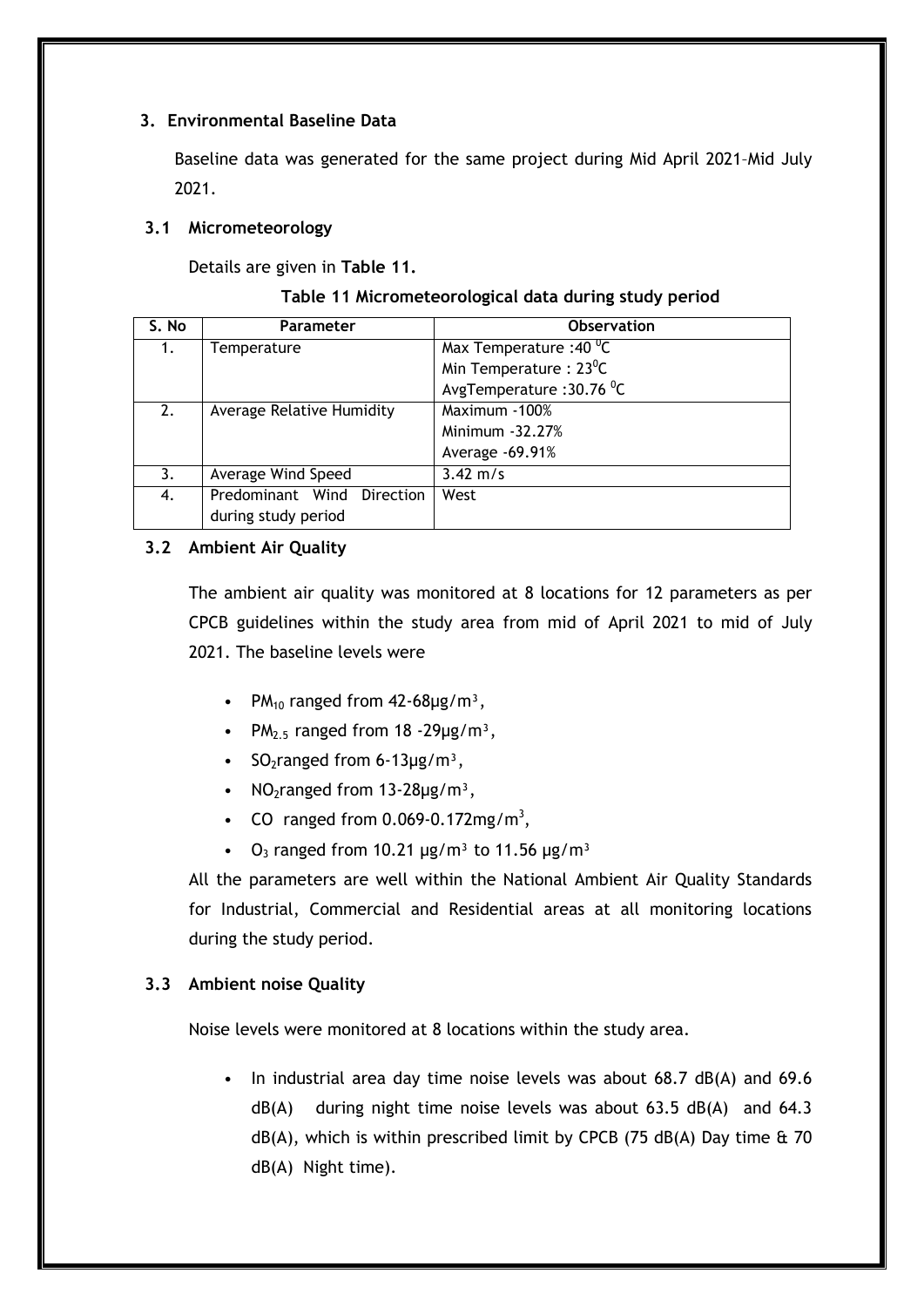In residential area day time noise levels varied from  $50.4$  dB(A) to  $53.4$ dB(A) and night time noise levels varied from 40.3 dB(A) to 43.7dB(A) across the sampling stations. The field observations during the study period indicate that the ambient noise levels in residential area are all well within the limits prescribed by CPCB (55 dB(A) Day time  $\hat{\alpha}$  45 dB(A) Night time).

# **3.4 Surface water Quality**

Surface water quality was monitored at 8 locations within the study area.

- In the surface water the pH varied between 7.0-7.48
- The Total Dissolved Solids ranged from 1259 mg/l to 2281 mg/l.
- The chloride content in the surface water for study area is ranged from 256.4 mg/l to 791.81 mg/l.
- The sulphate content of the surface water of the study area varied between 161.8 mg/l – 201.4 mg/l.
- The Total hardness ranged between 491.5 mg/l 800.9 mg/l.
- The concentration of heavy metals in the collected water samples are mostly below limit of quantification.
- BOD levels range from 1.1-1.4 mg/l.

#### **3.5 Ground water Quality**

Ground water quality was monitored at 8 locations during study period

- In the study area, the average pH ranged from 6.94-7.81
- Na and K concentration in the ground water ranged from 48.9 to 176.5 mg/l and 2.8 to 7.2 mg/l respectively.
- The concentration of Mg ion found in groundwater samples of the study area ranged from 15.6 to 50.2 mg/l.
- Fluoride is one of the main trace elements in groundwater, which generally occurs as a natural constituent. The concentrations of fluoride in groundwater samples of the study area ranged from 0.19 to 0.62 mg/l and it is within the permissible limit.
- Total dissolved solids comprised mainly of carbonates, bicarbonates, chlorides, phosphates and nitrates of Calcium, Magnesium, Sodium, Potassium, Manganese, organic matter salt and other particles. In the present findings the TDS value varied from 442 mg/l to 1334 mg/l for the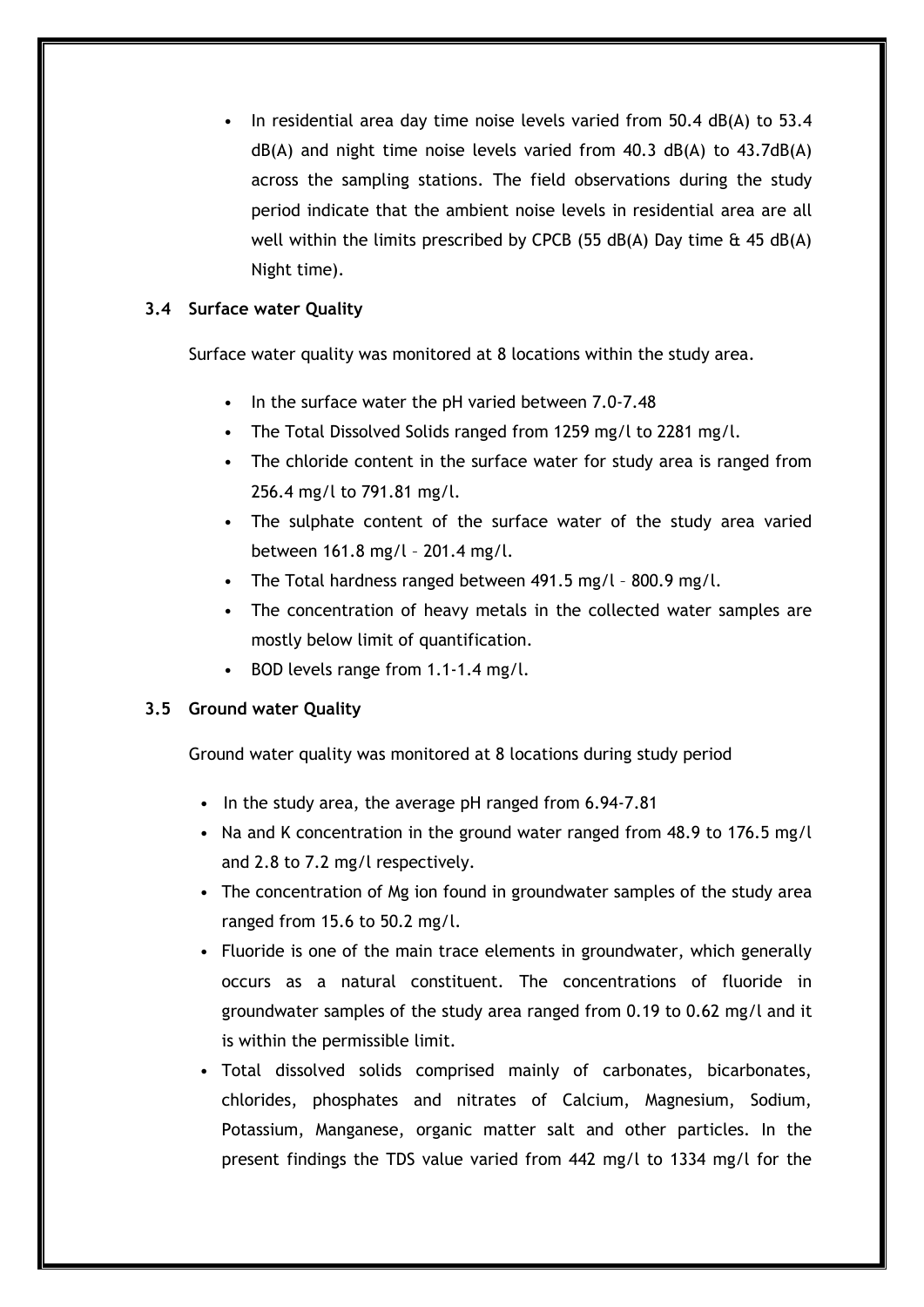ground water and for few samples it exceeds the permissible limits of IS 10500: 2012.The prescribed permissible limit of TDS for drinking water is 2000 mg/l.

- The chloride concentration ranged from 97.8 mg/l to 329.8 mg/l and is below the IS permissible limit. The desirable limit of the chloride content is 250mg/l and permissible limit is 1000 mg/l.
- The desirable limit of the sulphate content is 200mg/l and permissible limit is 400mg/l. the sulphate content of the ground water of the study area varied between 22.5 mg/l – 138.4 mg/l meeting the desirable limit of the IS 10500: 2012.
- The Total hardness ranged between 171 mg/l 620 mg/l for ground water and for most of the samples, it exceeds the acceptable limit of the IS 10500: 2012.
- Total alkalinity as calcium carbonate values ranged from 133 mg/l to 319mg/l.

#### **3.6 Soil quality**

- The pH value of the soil is an indication of soil reaction i.e. alkaline, neutral and acidic. It affects mineral nutrient soil quality and much of the microorganism activity. For the growth of plant the optimum pH range is between 6.8 and 8. The availability of nutrients to plants can be calculated by its pH values. The pH of the soil samples ranged from 7.24-8.14. Indicating that the soils are almost neutral in nature.
- Soil electrical conductivity (EC) is a measurement that correlates with soil properties that soil texture, cation exchange capacity (CEC), drainage condition, organic matter level, salinity and sub soil characteristic. Conductivity of the soil samples ranged from 107– 327 μS/cm.
- Nitrogen, phosphorus and potassium are macronutrients essential for plant growth. Nitrogen occurs in soils as organic and inorganic forms. Nitrate nitrogen (NO3-N) is most commonly measured in standard soil tests because it is the primary form of nitrogen available to trees and, therefore, an indicator of nitrogen soil fertility. Nitrogen content ranged from 169.6 kg/ha to 254.6 kg/ha, Phosphorous ranged from 16.3 kg/ha to 76.8 kg/ha, Potassium content ranged from 73.5 kg/ha to 216.7 kg/ha.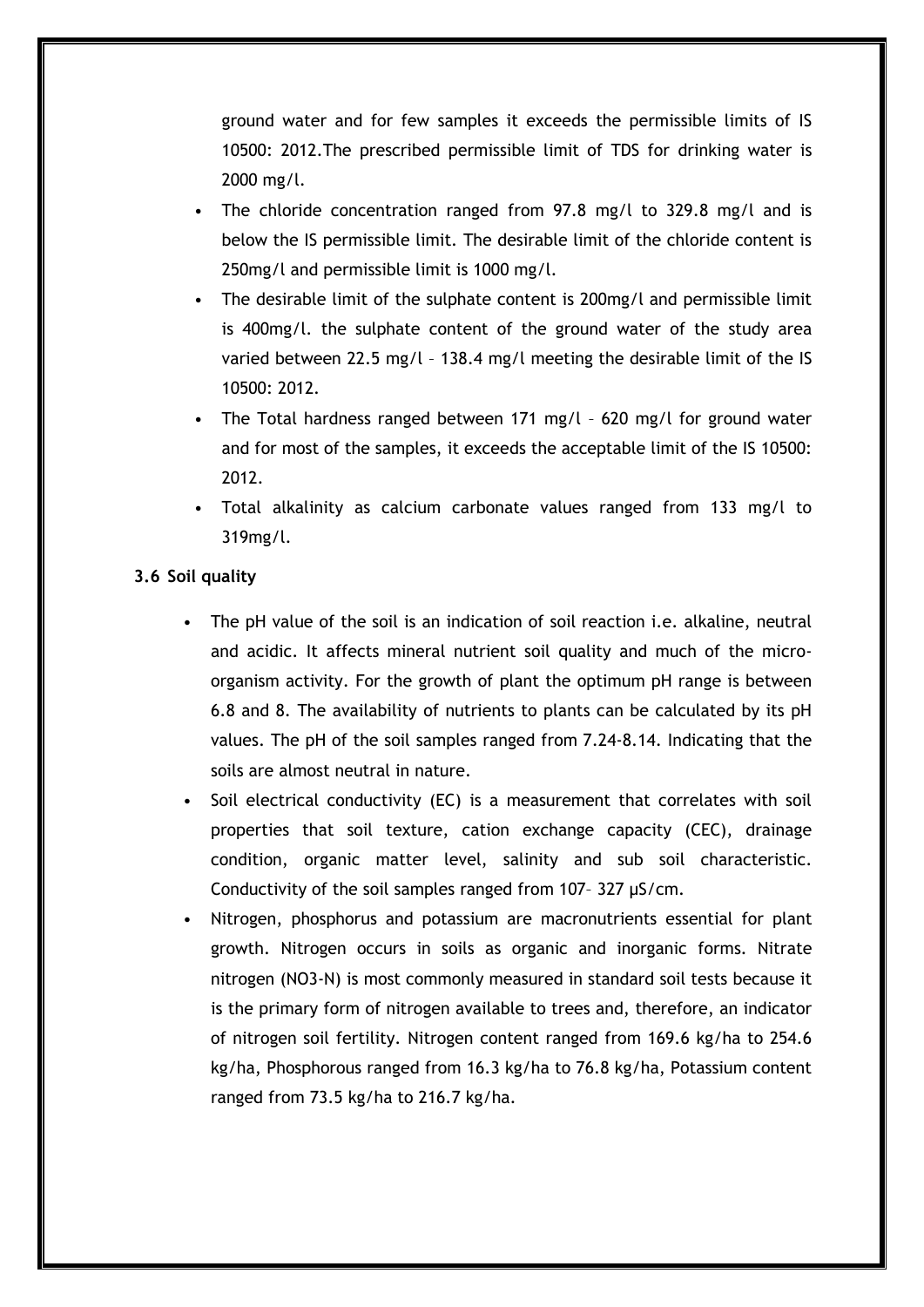#### **3.7 Ecology**

A survey was conducted to study the flora & fauna in 10 km radius. Some of the information was gathered from the local habitants. All the collected data were classified to interpret the impact of pollution on the flora and fauna of that region. Survey of the wild plants as well as cultivated crop plants was made and all the available information was recorded.

Livestock like cattle, buffalo, goat, poultry, duck and pig are reared for dairy products, meat, eggfor agriculture purpose. Majority of cattle and buffalo are of local variety. Backyard poultry farms are mostly common in this area.

**3.8** Schedule species *Pavocrist*atus(schedule I) and *Najanaja*(schedule III) are present within the study area.

#### **Socioeconomic environment**

Socio economic indicators of study area aregiven in Table 12 below.

| S.No | <b>Particulars</b>                            | <b>Study Area</b> | Unit    |  |  |  |
|------|-----------------------------------------------|-------------------|---------|--|--|--|
|      | $0-5km$                                       |                   |         |  |  |  |
| 1.   | Number of villages and Town in the Study Area | 24                | Nos.    |  |  |  |
| 2.   | <b>Total Households</b>                       | 353               | Nos.    |  |  |  |
| 3.   | <b>Total Population</b>                       | 37619             | Persons |  |  |  |
| 4.   | Children Population (0-6 Years Old)           | 4018              | Persons |  |  |  |
| 5.   | <b>SC Population</b>                          | 10588             | Persons |  |  |  |
| 6.   | <b>ST Population</b>                          | 658               | Persons |  |  |  |
| 7.   | <b>Total Working Population</b>               | 19746             | Persons |  |  |  |
| 8.   | <b>Main Workers</b>                           | 14869             | Persons |  |  |  |
| 9.   | Marginal Workers                              | 4877              | Persons |  |  |  |
| 10.  | Cultivators                                   | 4789              | Persons |  |  |  |
| 11.  | <b>Agricultural Labourers</b>                 | 8131              | Persons |  |  |  |
| 12.  | <b>Household Industries</b>                   | 353               | Persons |  |  |  |
| 13.  | <b>Other Workers</b>                          | 6473              | Persons |  |  |  |
| 14.  | Literates population                          | 24940             | Persons |  |  |  |
| 15.  | Illiterates population                        | 12679             | Persons |  |  |  |
|      | 5-10 km                                       |                   |         |  |  |  |
| 16.  | Number of villages and Town in the Study Area | 83                | Nos.    |  |  |  |
| 17.  | <b>Total Households</b>                       | 25824             | Nos.    |  |  |  |
| 18.  | <b>Total Population</b>                       | 103919            | Persons |  |  |  |
| 19.  | Children Population (0-6 Years Old)           | 10941             | Persons |  |  |  |
| 20.  | <b>SC Population</b>                          | 30839             | Persons |  |  |  |
| 21.  | <b>ST Population</b>                          | 2061              | Persons |  |  |  |

#### **Table 12 Socio economic indicators of study area**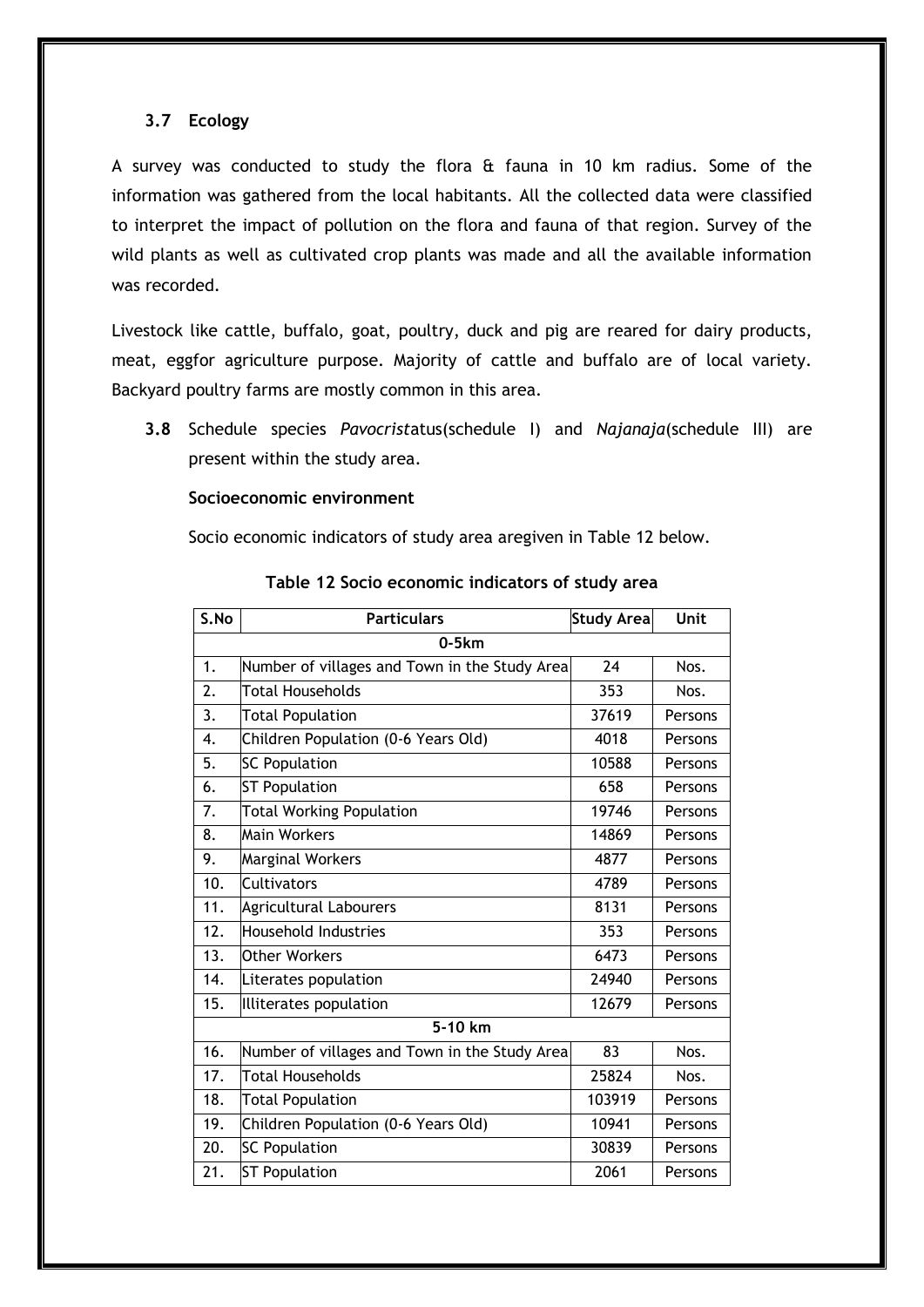| S.No | <b>Particulars</b>              | <b>Study Area</b> | Unit    |
|------|---------------------------------|-------------------|---------|
| 22.  | <b>Total Working Population</b> | 54055             | Persons |
| 23.  | <b>Main Workers</b>             | 39165             | Persons |
| 24.  | <b>Marginal Workers</b>         | 14890             | Persons |
| 25.  | <b>Cultivators</b>              | 9733              | Persons |
| 26.  | <b>Agricultural Labourers</b>   | 23772             | Persons |
| 27.  | Household Industries            | 3161              | Persons |
| 28.  | <b>Other Workers</b>            | 17389             | Persons |
| 29.  | Literates population            | 68493             | Persons |
| 30.  | Illiterates population          | 35426             | Persons |

#### **4. Impact on Air environment**

Air quality modelling was done using AERMOD software to identify the ground level concentration due to operation of proposed industries. The details on the type of fuel proposed, emissions are given in **Table 4-1** of the EIA report. Based on the modelling done, the total ground level concentrations form point source and line source are given in **Table 13**. GLCs from process stacks are given in **Table 14**.

#### **Table 13Total concentration from point source & line source (cumulative uncontrolled)**

| <b>Pollutant</b> | Max. Base<br>line Conc.<br>(µg/m $^3)$ | <b>Estimated</b><br>Incremental Conc.<br>(µg/m $^3)$ | Total Conc. $(\mu g/m^3)$ | <b>NAAQ</b><br>standard<br>$(\mu$ g/m <sup>3</sup> ) | %<br>increase |
|------------------|----------------------------------------|------------------------------------------------------|---------------------------|------------------------------------------------------|---------------|
| <b>PM10</b>      | 68                                     | 0.57                                                 | 68.57                     | 100                                                  | 0.8           |
| SO <sub>2</sub>  | 13                                     | 0.46                                                 | 13.46                     | 80                                                   | 3.5           |
| $NO_{x}$         | 28                                     | 18.31                                                | 46.31                     | 80                                                   | 65            |

# **Table 14 Total concentration from process stacks**

| <b>Pollutant</b> | Max.<br><b>Baseline</b><br>Conc.<br>(µg/m $^3)$ | <b>Estimated</b><br>Incremental Conc.<br>$(\mu g/m^3)$ | Total Conc. $(\mu g/m^3)$ | <b>NAAQ</b><br>standard<br>$(\mu g/m^3)$ |
|------------------|-------------------------------------------------|--------------------------------------------------------|---------------------------|------------------------------------------|
| <b>PM10</b>      | 68                                              | 2.00                                                   |                           | 100                                      |
| voc              | <b>BDL</b>                                      | 0.00146                                                | 0.001                     | 80                                       |
| нс               | bdl                                             | 0.036                                                  | 0.036                     | 4000                                     |

From the above table, it is evident that from the proposed project, the Total Concentration for  $PM_{10}$ ,  $PM_{2.5}$ ,  $SO_2$  and  $NO_x$  are well within the NAAQ Standards. Following mitigation measures are proposed

- DGs will be provided with stack height of 30 m AGL.
- Boilers will be provided with stack of 30 m AGL.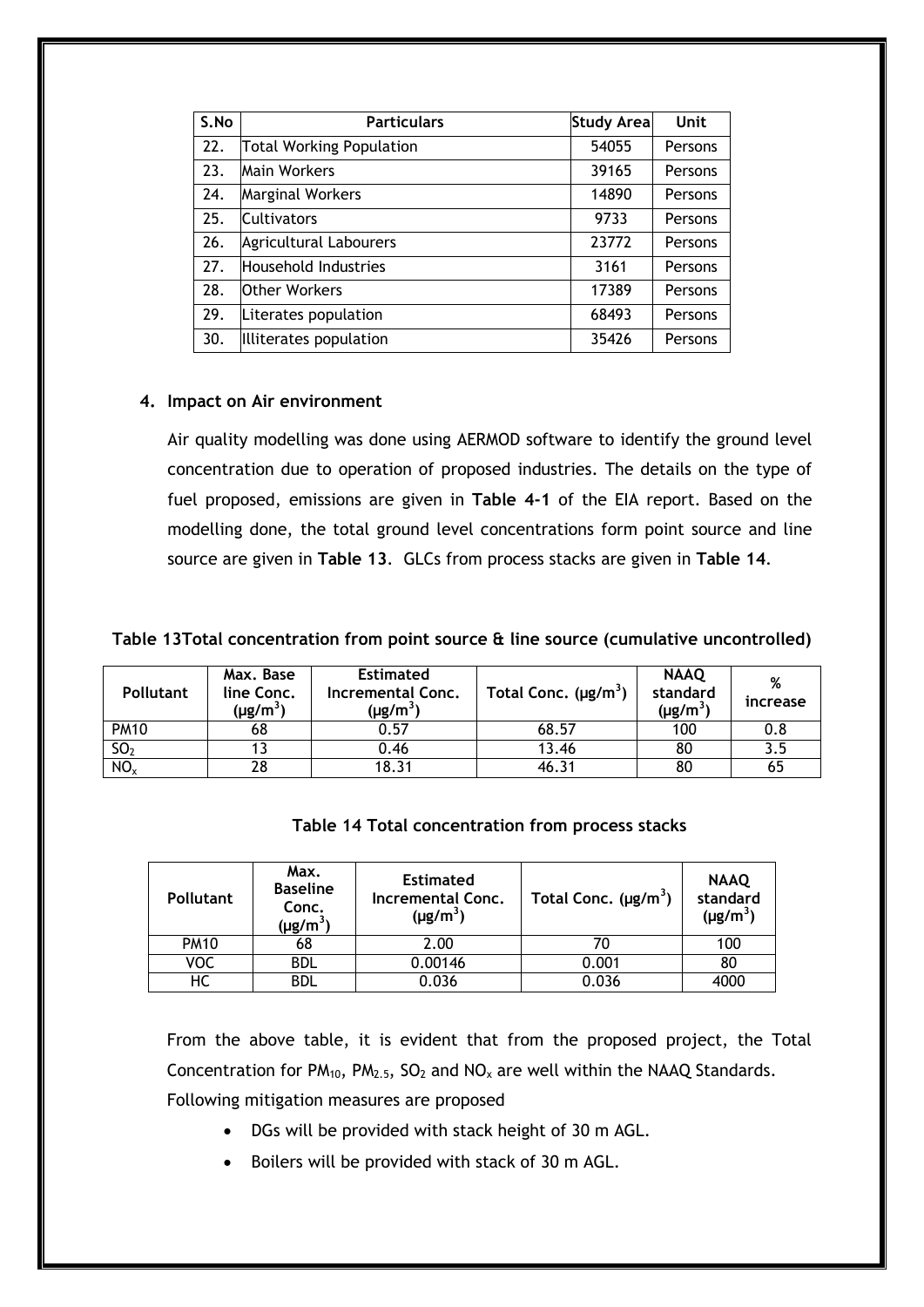- 1x500 kg/hr boiler will be provided with stack height of 30 m AGL.
- Thermopack will be provided with stack of 30 m AGL.
- Counter current scrubbers with stack height of 3 m ARL will be provided in water based, solvent based, resin & emulsion blocks respectively.
- 101 vents with bag filters / reverse jet filters will be provided to control PM emissions.

#### **5. Alternate site consideration**

M/s. Grasim Industries Limited considered three sites considering good connectivity to the urban areas and other facilities like port, airports etc.

The alternative sites considered as per SOI Topo map were:

- SIPCOT Industrial Park at Manallur
- SIPCOT Industrial Park at Thoothukudi (Milavittan)

SIPCOT Industrial Complex at Cheyyarwas selected for development of the Industry.

# **6. Environmental Monitoring Programme**

A monitoring schedule with respect to Ambient Air Quality, Water Quality, Soil and Noise as per CPCB/MoEF&CC will be adopted during construction phase and after establishment of the project.

# **7. Rehabilitation and Resettlement**

The site is located in Notified Industrial Park by SIPCOT. Land has been allotted to Grasim industries Limited by SIPCOT. Hence Rehabilitation and Resettlement is not applicable for the project.

# **8. Environmental Management Plan**

# **8.1 Air Environment**

- Green belt of 38.74 Acres (35% of the land area) out of total land area 110.67 Acres will be converted to a lush green belt across the periphery of the project site. The plantations would consist of a mixture of carefully chosen locally available species of trees, shrubs and herbs, preferably evergreen, tall&resistant to pollution and will act as noise barrier.
- Implementation of completely automated & closed loop system for transfer of powder to control powder waste.
- Highly automated closed loop dust collection system will be implemented.
- DGs will be provided with stack height of 30 m AGL.
- Boilers will be provided with stack of 30 m AGL.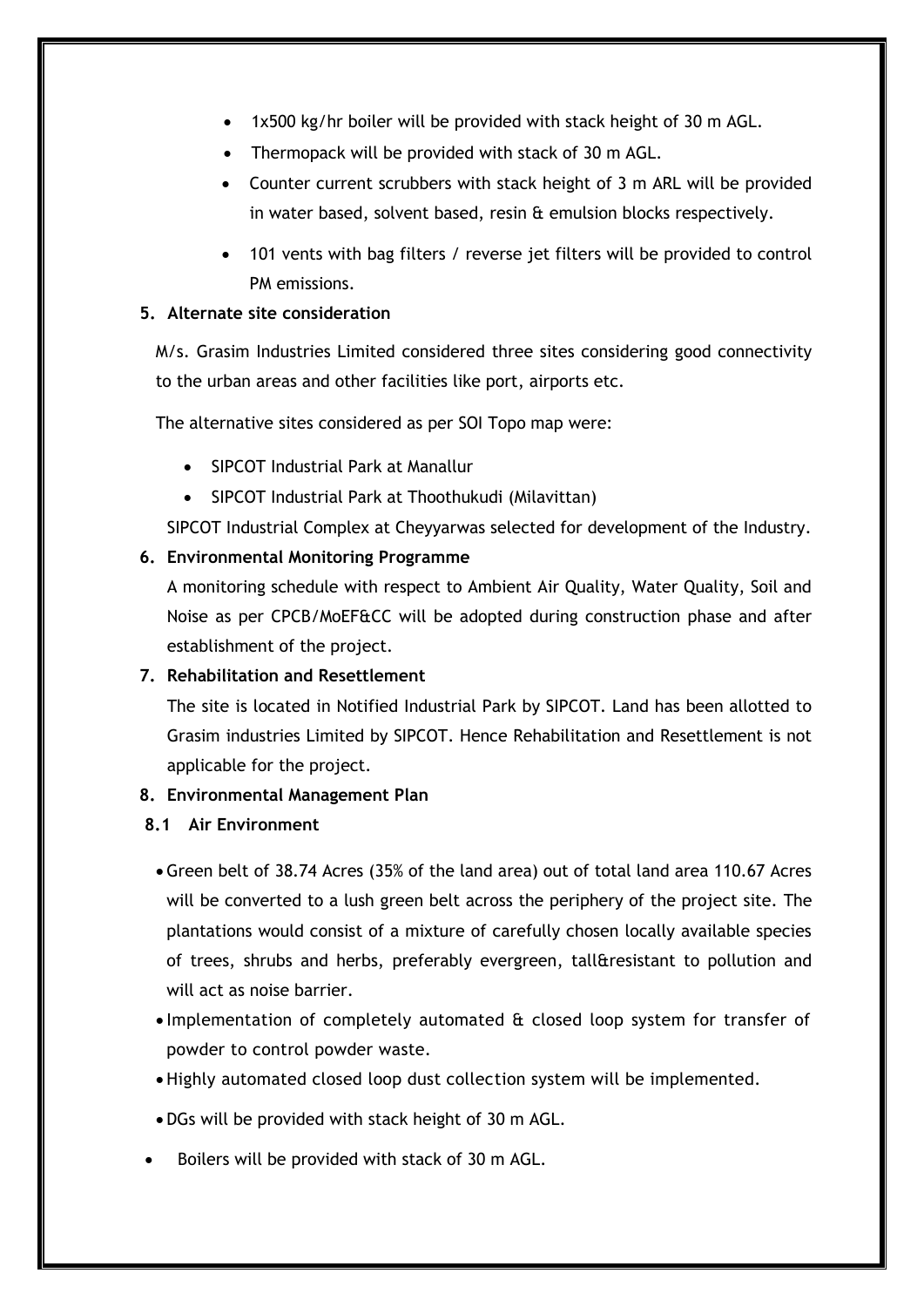- 1x500 kg/hr boiler will be provided with stack height of 30 m AGL.
- Thermopack will be provided with stack of 30 m AGL.
- Counter current scrubbers with stack height of 3 m ARL will beprovided in water based, solvent based, resin & emulsion blocks respectively.
- 101 vents with bag filters / reverse jet filters will be provided to control PM emissions.

#### **8.2 Water Environment**

- STP of 30 KLD will be installed for treating the sewage generated and treated sewage will be used for green belt development within the industry.
- Effluent Treatment facilities like ETP of capacity 150 KLD, RO of capacity 240 KLD&MEE of capacity 25 KLD will be installed to treat the effluent and recycled water will be utilized for utilities&process.

#### **Waste Minimization Initiatives (in Plant):**

Following systems will be provided to reduce waste generation at source:

- State of the art technology for cleaning of vessels (TSD, mixers, reactors, etc.,)
- Closed loop raw material addition to control waste generation & emissions.
- Implementation of latest technologies for transfer of liquid raw materials through Pipeline Inspection Gauge to reduce effluent generation.
- High level material handling solution with latest IOT enabled automation systems for packing, movement & storage to ensure spill free operations.
- Sensor based water taps / Urinals & water network with pressure reducing valves, orifices etc.
- Self-cleaning filters for elimination of effluents
- Maximum Condensate Recovery from Boiler by having closed loop system.
- Avoid leakages at each raw water consumption point.

#### **Following wastewater reuse schemes will be implemented:**

- Emulsion paint wash water reuse
- Emulsion reactor wash water reuse
- Dedicated infrastructure for handling the wash water generated and reusing the same in process through highly automated Distributed Control System.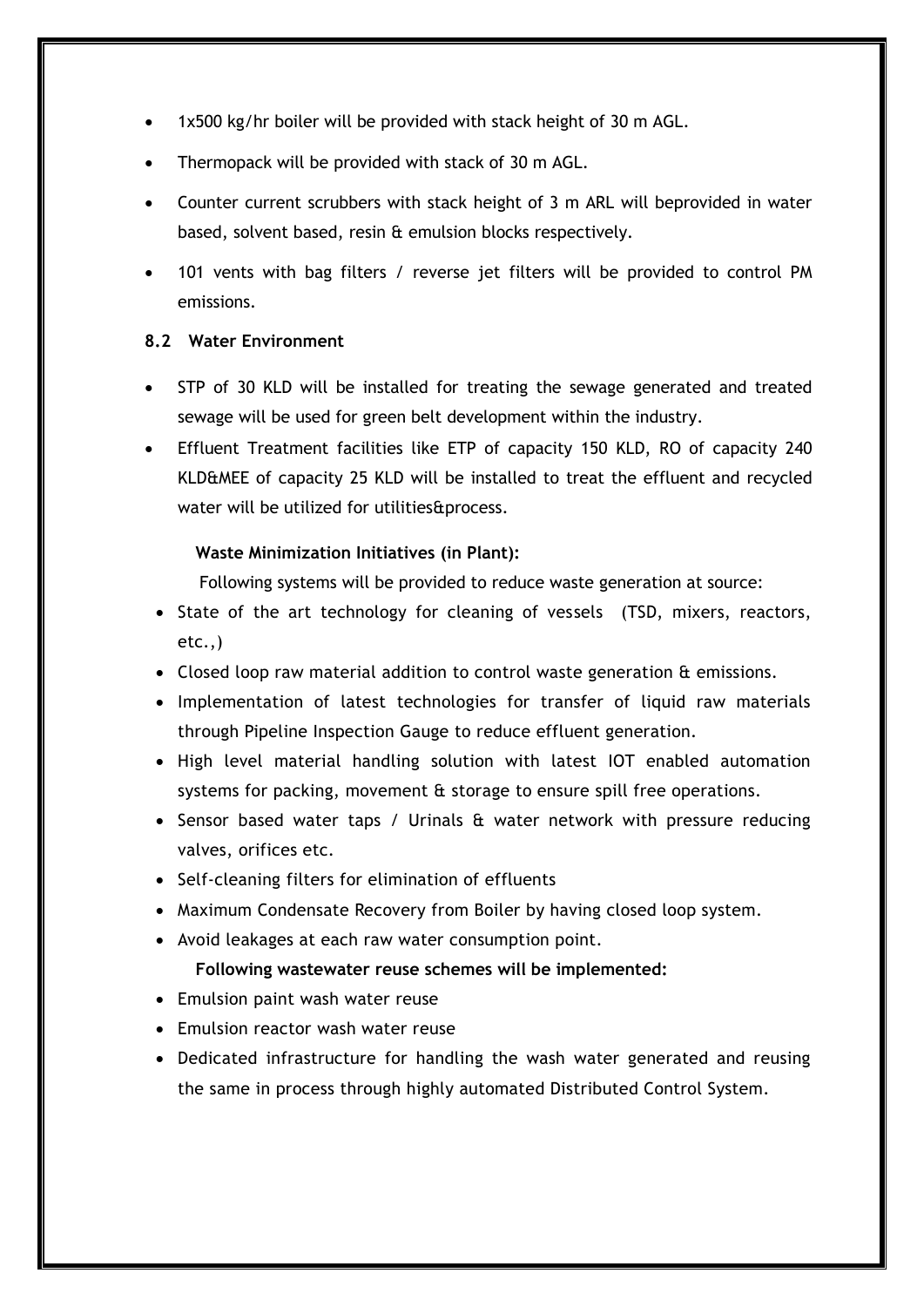#### **Following waste water recycle schemes will be implemented:**

- Treated effluentwill be recycled throughhigh efficient Reverse Osmosis and Multiple Effect Evaporator.
- Waste solvent recycle after SRP
- Use of drip irrigation/sprinkling system for green belt development, which will reduce the freshwater demand.

# **8.3 Noise Environment**

- All the noise generating equipments will be designed / operated to ensure that noise level does not exceed 75-70 dB (A) at plant boundary as per the requirement of Central / State Pollution Control Board.
- Acoustic enclosures will be provided for noise generating equipments (compressors, DG sets, blowers, etc.,) and noise levels will be ensured well within standards.
- Miyawaki method of green belt development will be adopted, which will act as a noise barrier.
- Training will be imparted to personnel to generate awareness about effects of noise and importance of using PPEs.

# **8.4 Land Environment**

- Municipal solid waste will be composted in organic waste convertor  $\hat{a}$ compost will be used as manure for green belt.
- Hazardous wastes generated will be disposed as per Hazardous waste (Management, Handling and Transboundary movement) amendment Rules 2016.
- Good housekeeping and best practices of waste handling will be adopted to eliminate/minimize the risks of soil contamination.
- Zero Liquid Discharge system will be implemented for the project.

# **8.5 Green belt development**

 Green belt of 38.74 Acres (35% of the land area) out of total land area 110.67 Acres will be converted to a lush green belt across the periphery of the project site. The plantations would consist of a mixture of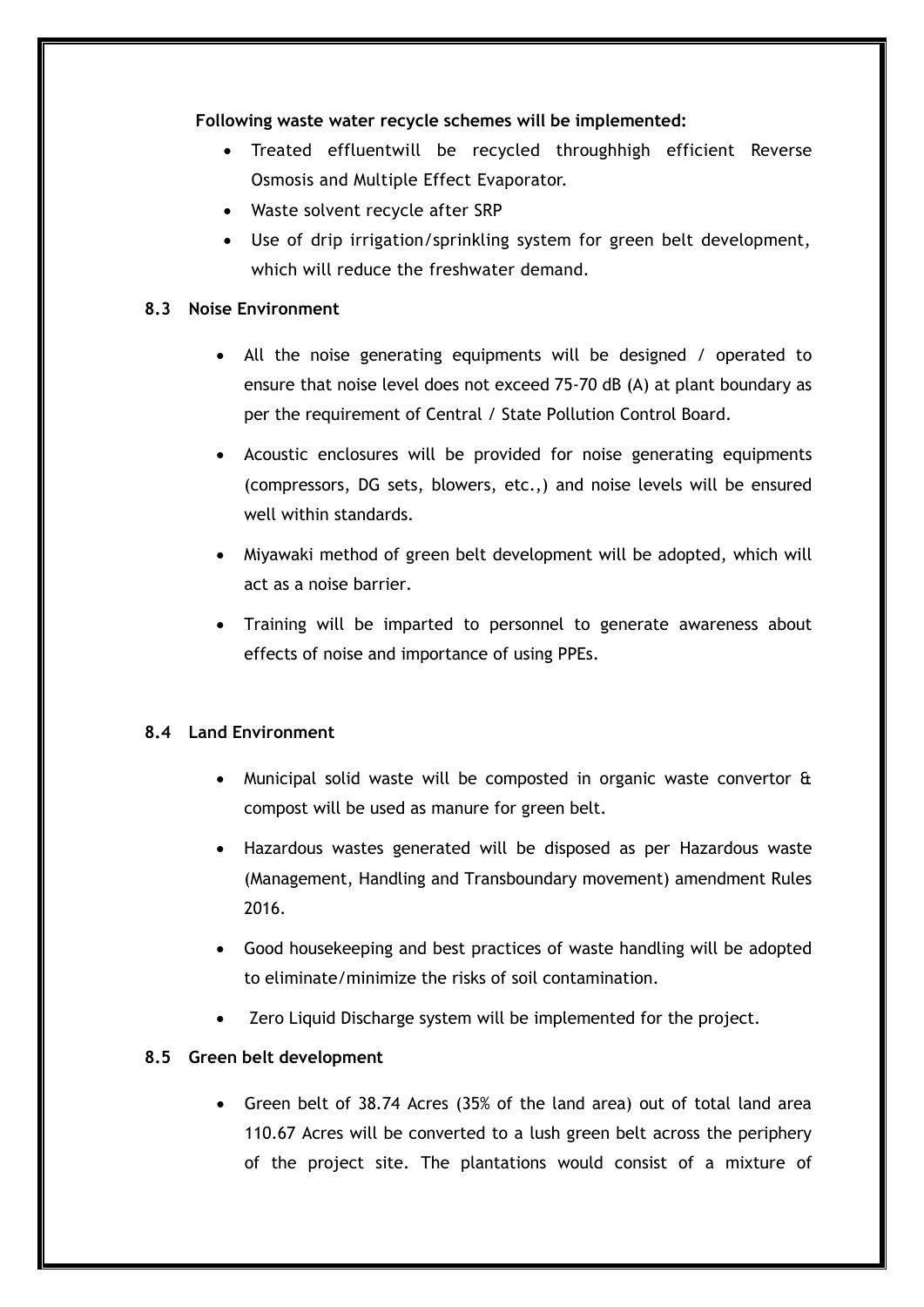carefully chosen locally available species of trees, shrubs and herbs, preferably evergreen, tall&resistant to pollution and will act as noise barrier.

• Around 23,520 numbers of trees (1500 trees / Ha) will be planted as per CPCB guidelines for developing greenbelt (PROBES/75/1999-2000, published in Mar 2000).

#### **8.6 Budgetary provisions for EMP**

Capital cost of INR 48.1crores has been allocated for Environmental Management measures. Details are given in **Table15.** 

| S.No           | <b>Components</b>                         | Capital cost (INR | <b>Recurring cost</b> |
|----------------|-------------------------------------------|-------------------|-----------------------|
|                |                                           | crores)           | (INR crores)          |
| 1              | Air Pollution control (Scrubbers, Vent    | 13.00             | 0.30                  |
|                | condensers, Fume exhaust system,          |                   |                       |
|                | Dust collectors, stacks, Ventilation,     |                   |                       |
|                | CEMS)                                     |                   |                       |
| $\overline{2}$ | Water pollution control (STP, ZLD ETP     | 13.40             | 1.20                  |
|                | with CEMS)                                |                   |                       |
| $\overline{3}$ | Hazardous waste management                | 5.50              | 0.70                  |
|                | inclusive of solvent recovery plant       |                   |                       |
| $\overline{4}$ | Green belt development                    | 3.50              | 0.30                  |
| 5              | Storm water drainage                      | 5.00              | 0.10                  |
| 6              | Rainwater harvesting                      | 6.00              | 0.10                  |
| $\overline{7}$ | Noise Pollution (Acoustic Chambers /      | 0.30              | 0.02                  |
|                | Dampeners)                                |                   |                       |
| 8              | Water Conservation Measures (/ Wash       | 1.10              | 0.02                  |
|                | Water Recycling/ Low Flow                 |                   |                       |
|                | Fixtures/Flow Meters)                     |                   |                       |
| 9              | <b>Energy Efficient Lighting Fixtures</b> | 0.30              | 0.02                  |
|                | Total                                     | 48.1              | 2.76                  |

# **Table 15 Budget for Environmental Management Plan**

# **8.7 Proposed CER activities**

As per the Office Memorandum dated  $1^{st}$  May, 2018 and 30<sup>th</sup> Sep, 2020 from MoEF&CC Rs.5.69croresis earmarked towards Corporate Environment Responsibility (CER) activities during the project execution period. The details are given in**Table16**.